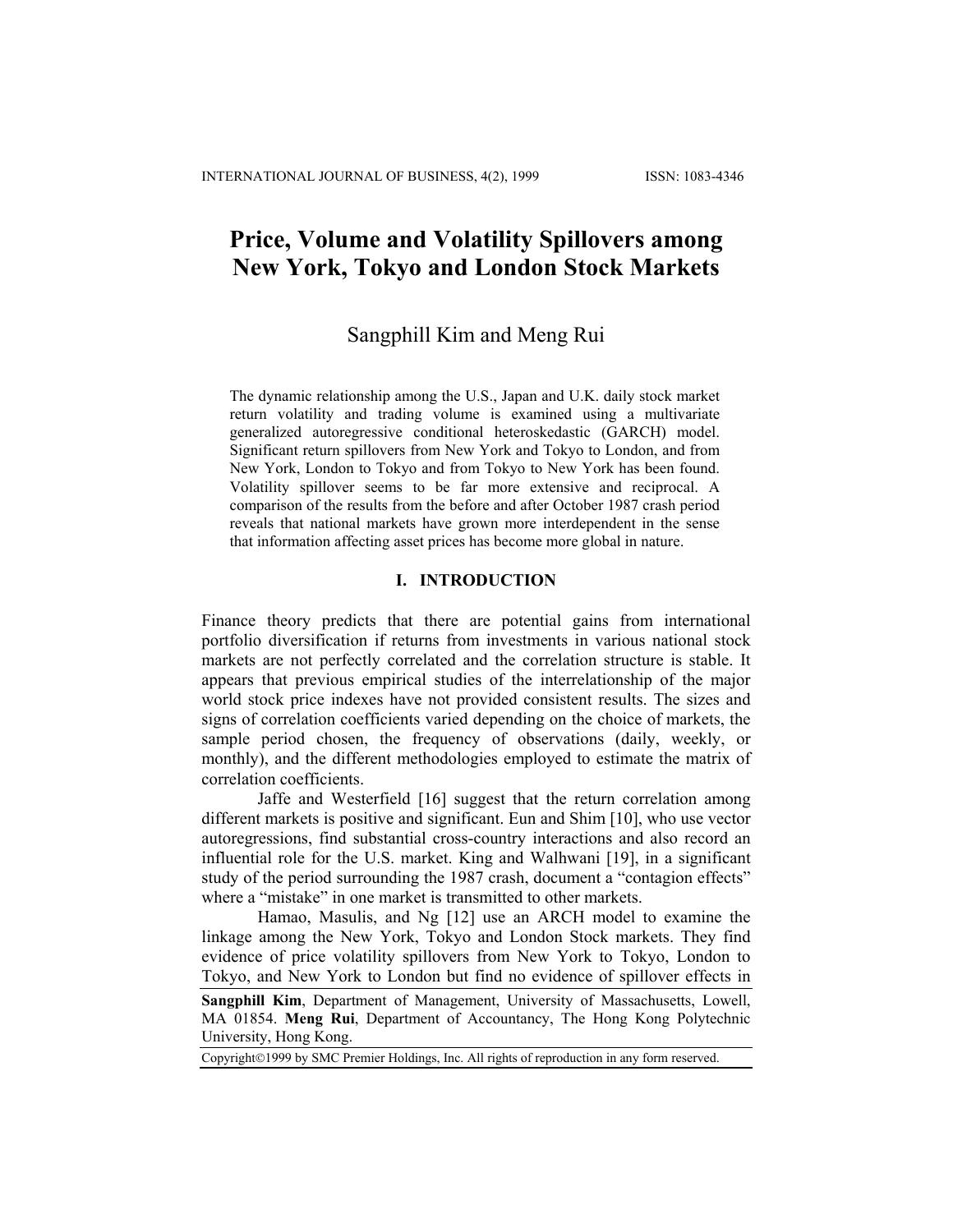other directions for the period prior to the 1987 crash. Hamao, Masulis, and Ng [12], extend their previous study, and find volatility spillover effects of disproportionate size from one market to the next and these patterns have been relatively stable both prior to and after the crash. They find, however, some weak evidence of increasing volatility spillovers from the Tokyo market to other markets, which supports the growing importance of the Japanese market during this period.

To study the relationship between the New York and London stock markets, Susmel and Engle [24] use hourly data to estimate a modified ARCH model. While they find no evidence of mean spillovers if no overlapping periods are included, they do note some weak evidence of volatility spillovers.

Lin, Engle, and Ito [21], using a signal extraction model with GARCH processes, find that Tokyo (New York) daytime returns are, in general, significantly correlated with New York (Tokyo) overnight returns. They also observe that except for a lagged return spillover from New York to Tokyo for the period after the crash, there are no significant lagged spillovers in returns or volatility.

As evidenced by the studies referenced above since the stock market crash of October 1987, there has been substantial interest in research on why stock returns and volatility are interdependent across world markets. Two possible interpretations for such interdependence of stock returns and volatility are informational link hypothesis and contagion hypothesis. According to the informational link hypothesis, news revealed in one country is perceived as informative to fundamentals of stock prices in another. The interdependence can be attributed to real and financial linkage of economies. Market contagion hypothesis suggests that stock prices in one country be affected by changes in another country beyond what is conceivable by connections through economic fundamentals. According to this view, overreaction, speculation, and/or noise trading are transmissible across borders. The liquidity needs of uninformed traders in New York trigger selling pressure on NYSE, resulting in high volume. Subsequently, uninformed traders in Tokyo, observing a drop in New York stock prices, may increase selling pressure on the Tokyo stock exchange. In this scenario, correlation in international stock returns is caused by the contagious behavior of liquidity traders across borders. As in King and Wadhwanis' article [19], trading volume can be a proxy for a time-varying contagious coefficient.

Recently, some theoretical studies explicitly investigate the dynamic relationship among trading volume, stock returns and volatility. Blume, Easley, and O'Hara [2] present a model in which traders can learn valuable information about a security by observing both past price and past volume information. In their model, volume provides data on the quality or precision of information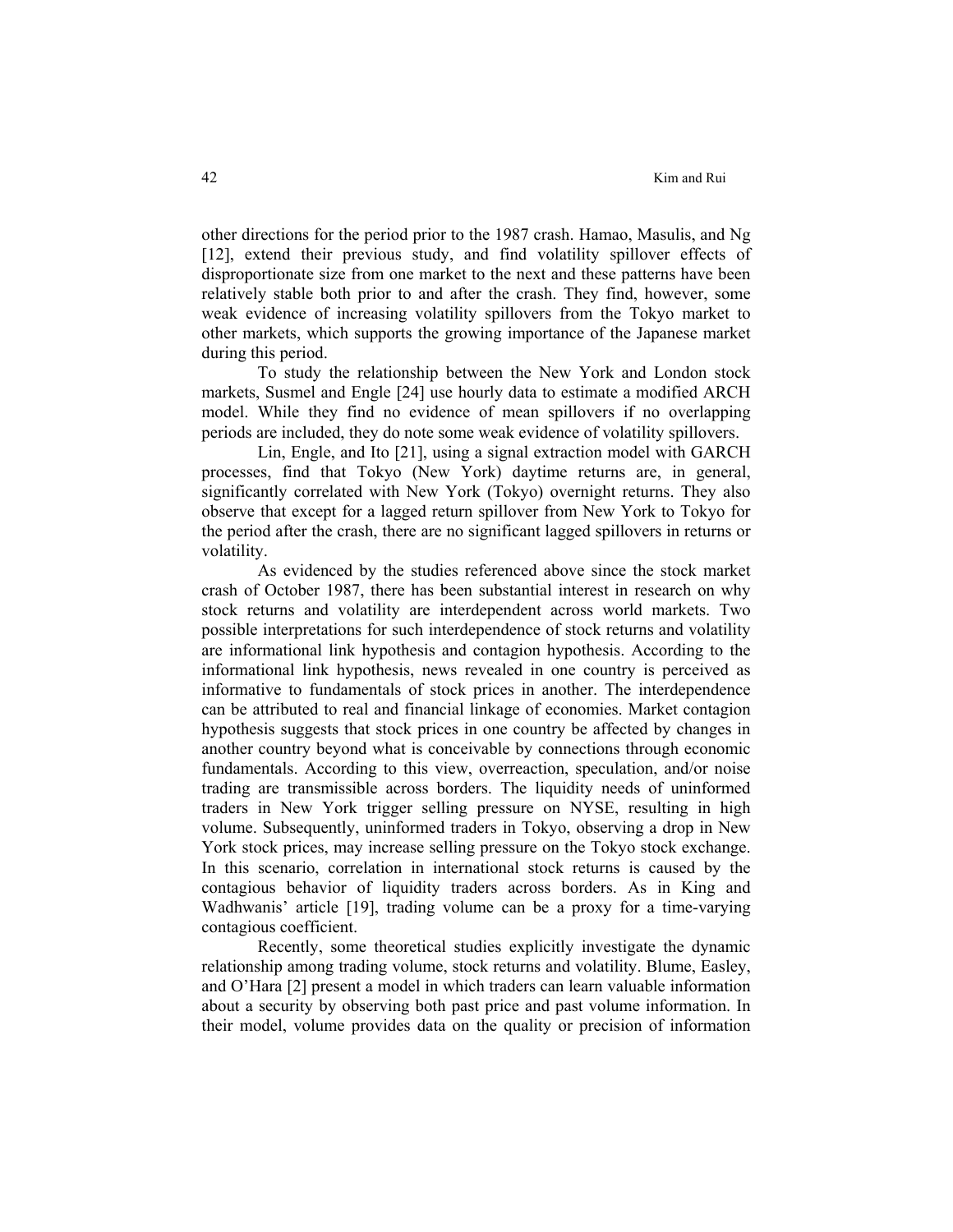about past price movements, and thus traders who include volume measures in their technical analysis may be expected to perform better in the market than those who do not. Wang [27] analyzes dynamic relationships between volume and returns based on a model with information asymmetry. His model shows that volume may provide information about expected future returns. For this paper, the focus is on trading volume because authors' beliefs in this paper reflect the view that trading volume is a good proxy for the degree of heterogeneity in investors' opinions and beliefs. Most studies reported a positive relationship between volatility and trading volume in the domestic stock market. According to the mixture-of-distribution hypothesis (see for example Clark [4] and Tauchen and Pitts [25], this positive relationship is often attributed to the rate of information, which drives both volatility and volume. Lamoraux and Lastrapes [22] use this framework to test whether there are any GARCH effects remaining after the conditional volatility specification expands to include the contemporaneous trading volume, a proxy for information arrival. They find that for individual stocks, volatility persistence falls significantly once contemporaneous trading volume is included.

The principal objective of this study is to disentangle the two possible interpretations by examining the effect of trading volume on inter-market dependence on stock returns. First, if correlation between international stock returns is caused by international contagion of liquidity traders' sentiments or by resolution of heterogeneous interpretations of foreign news, such correlation will be positively influenced by foreign trading volume. Second, if international return interdependence is associated with the information containing in stock price changes in one market to another market, these interdependence are likely to be positively influenced by foreign price volatility but not by foreign trading volume. The use of trading volume allows for the assessment of the two possible channels of international transmission of international stock return and volatility by examining the causal relationship among the correlation of international stock returns, trading volume, and volatility.

In this paper, the dynamic relationship among the U.S., Japan and U.K. daily stock market return volatility and trading volume is examined using a multivariate generalized autoregressive conditional heteroskedastic (GARCH) model. The vultivariate GARCH model uses information from the history of more than one market. According to Conrad, Gultekin, and Kaul [5], multivariate models provide more precise estimates of the parameters because they utilize information in entire variance-covariance matrix of the errors. The remainder of the paper is organized as follows: Section 2 discusses data. Methodology is presented in Section 3. Section 4 reports the empirical results and Section 5 concludes the paper.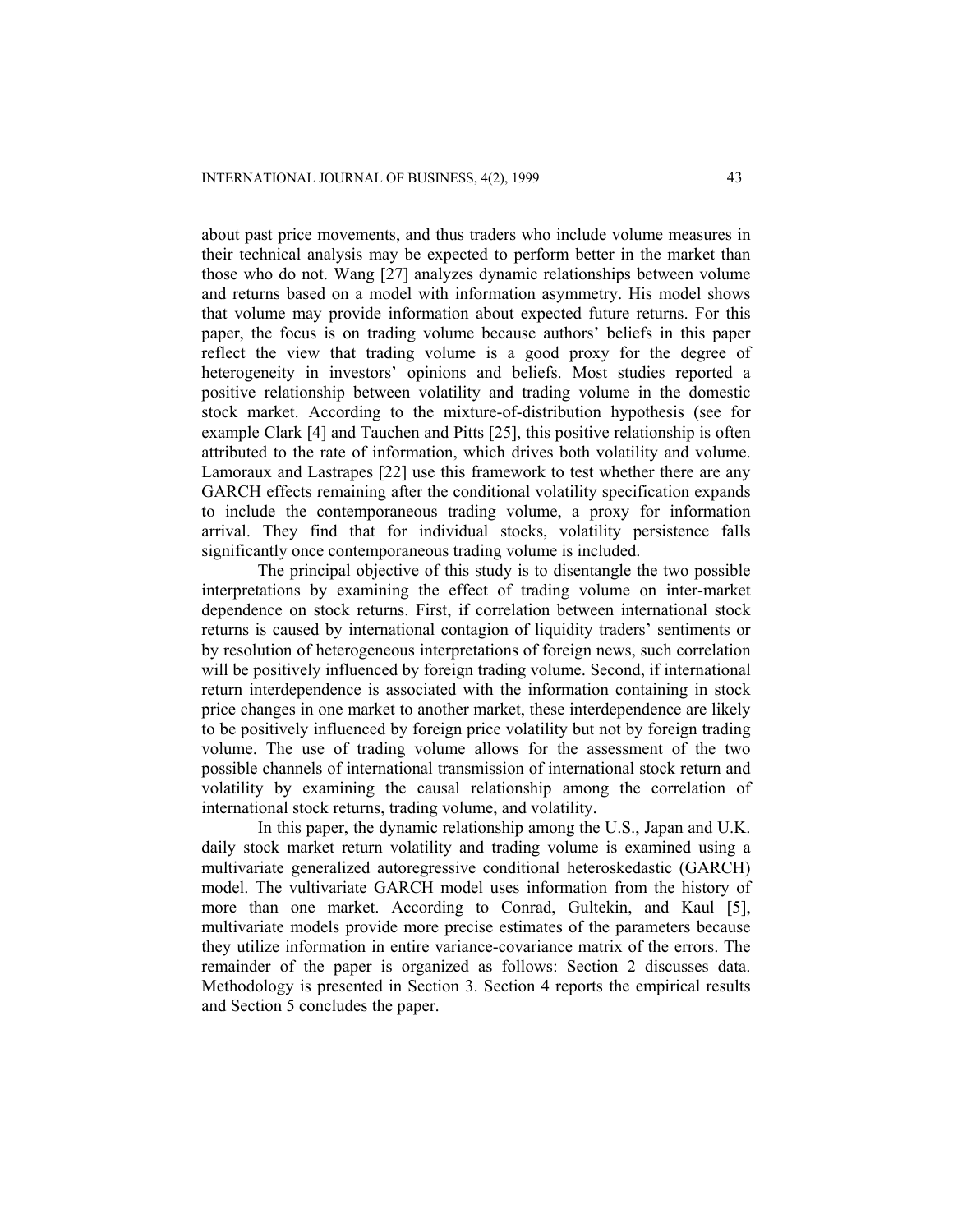#### **II. DATA**

The data set comprises *daily* market price index and trading volume series for the three largest stock exchanges: New York, Tokyo and London. For the New York Stock Exchange, we use the NYSE composite index. The data cover the period of January 2, 1970 - December 30, 1995, and consist of 6,568 observations for each series. For the Tokyo Stock Exchange, we use the Nikkei 225 Index, which is taken from the PACAP database of the University of Rhode Island, is using. The TSE data cover the period of January 4, 1975, to December 30, 1995, and consists of 5,696 observations. For London, we use the FT-SE 100 index. The index covers the period of January 4, 1984, December 30, 1995, and consists of 3,023 observations for each variable.

The NYSE composite index includes all common stocks traded on the NYSE and is weighted by its market value. The index is a measure of the changes in the aggregate market value of NYSE common stocks, adjusted to eliminate the effect of capitalization changes, new listings and delistings. The Nikkei 225 Index is a share-price weighted index like the Dow Jones average in the U.S. (as simple averages of the component stocks' prices adjusted by a divisor to account for non-market factors, rights, and changes to the constituent issues). First published in 1950, the Index comprises 225 of the largest capitalized stocks on the First Section of the Tokyo Stock Exchange and represents roughly 65 percent of the total market capitalization for the Tokyo Stock Exchange.<sup>3</sup> The FT-SE 100 index, was started on January 3, 1984, by the Stock Exchange (SE) and Financial Times (FT), incorporating the top 100 U.K. companies, accounting for about 70 percent of the total market value of all U.K. equities. It shows a very close historical correlation with most broad index of the market. FT-SE 100 is calculated as a weighted-average index. Base value is 1000 at the opening of business on January 3, 1984. The FT-SE100 data is obtained from the Datastream database.

In recent years there has been a proliferation of empirical studies documenting anomalous seasonal regularities in security returns. These include calendar effects related to the time of day [Harris [13]]; the day of the week [French [11], Jeffe and Westerfield [15], Keim and Stambaugh [18]]; the turn of month [Ariel [1]]; and the turn of the year [Lakonishok and Smidt [20]]. These patterns appear to conflict with the theoretical notions of efficiency and rational expectations in the market for securities.

We employ a three-step procedures developed by Gallant, Rossi, and Tauchen [23] to adjust for seasonal regularities. Then, we use these adjusted data to test for the robustness of the dynamic relations. In step one, the original stock return series on dummy variables for day of the week (one for each day from Tuesday through Friday), dummy variables for pre-holiday, dummy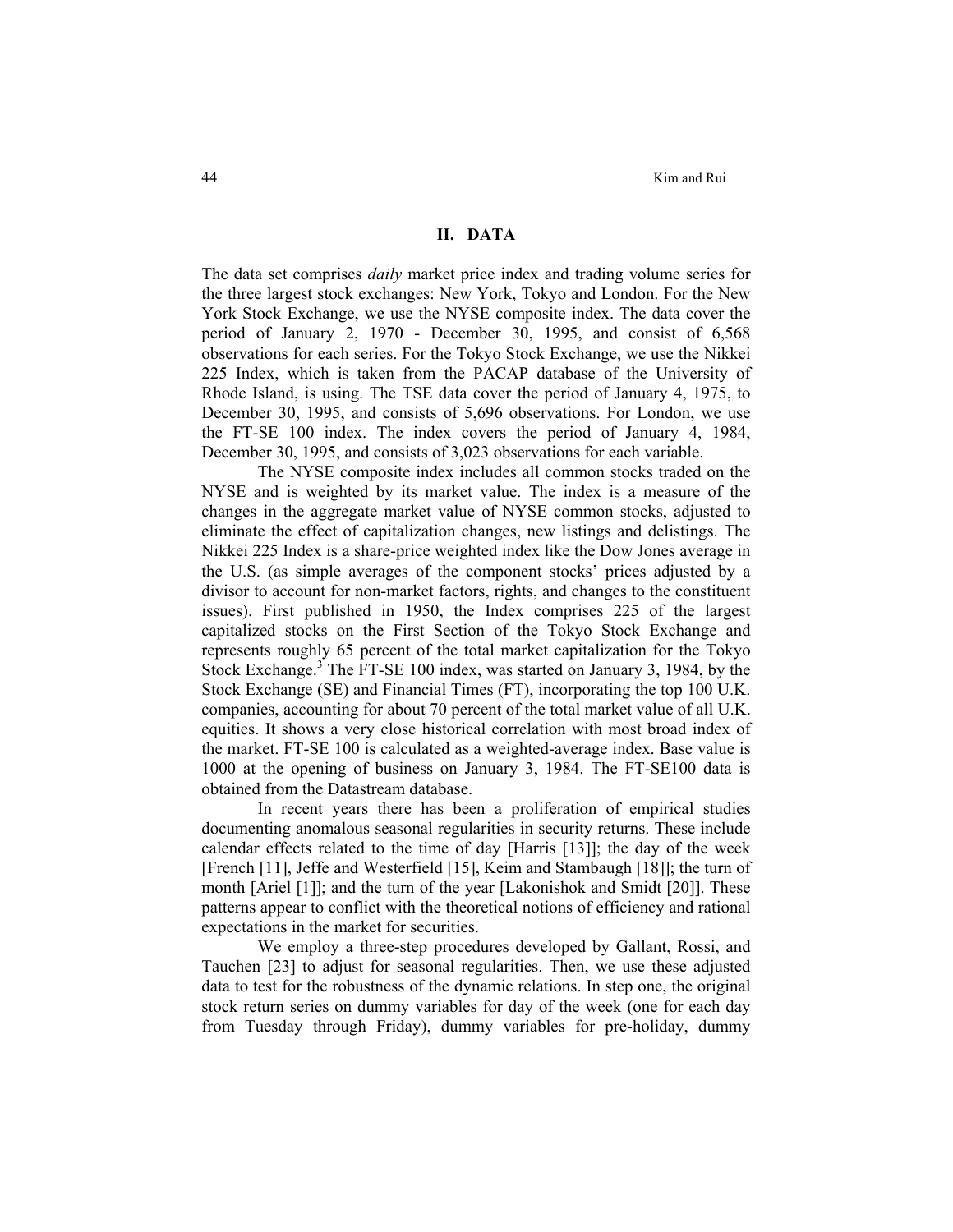variables for turn-of-the year, and dummy variables for turn of the month. This is the location regression that adjusts for documented shifts in mean due to seasonal tendencies. If  $y$  is the series to be adjusted and  $x$  contains the adjustment regressors, the location regression is

$$
y_t = x_t^{\dagger} \beta + u_t. \tag{1}
$$

Denoting the residuals from the location regression by  $u_t$ , the second step involves performing the variance regression by regressing  $log(u_t^2)$  on the same set of adjustment variables used in the location regression:

$$
\log(u_t^2) = X_t^{\prime} \gamma + \varepsilon_t. \tag{2}
$$

This regression makes adjustments for seasonal regularities in the variance.

Denoting the predicted value from the variance equation by  $\hat{\theta}_t$ , the final adjustment we make to get the adjusted series is the linear transformation:

$$
y_t^a = a + b[\mu_t / \exp(\hat{\theta}_t / 2)],
$$
 (3)

where *a* and *b* are chosen in such a way that  $y_t^a$  has the same mean and variance as  $y_t$  (the log of the original series). This transformation makes the units of measurement of adjusted and unadjusted data the same, making it easier to interpret the results.

The NYSE opens its trading at 9:30 a.m. and continues trading until 4:00 p.m.; London operates from 9:00 a.m. to 5:00 p.m. Trading on the TSE is divided into a morning session from 9:00 to 11:00 a.m.; followed by an afternoon session from 1:00 to 3:00 p.m. On April 29, 1991, the start of the afternoon session was moved forward 30 minutes to 12:30 p.m. This trading structure is unique to the  $TSE<sup>1</sup>$ .

There is no overlap between the operating hours of the Tokyo Exchange and London or New York exchanges, but there is a two-and-one-half hours overlap between the London and New York markets.

The following figure illustrates the relationship of business hours among these three markets:

| London Time   | 20:01 | 24:00 | 04:00 | 08:00 | 12:00 | 16:00 | 20:00 |
|---------------|-------|-------|-------|-------|-------|-------|-------|
| Tokyo time    | 06:01 | 10:00 | 14:00 | 18:00 | 22:00 | 02:00 | 06:00 |
| New York Time | 16:01 | 20:00 | 24:00 | 04:00 | 08:00 | 12:00 | 6:00  |
| London Market |       |       |       |       |       |       |       |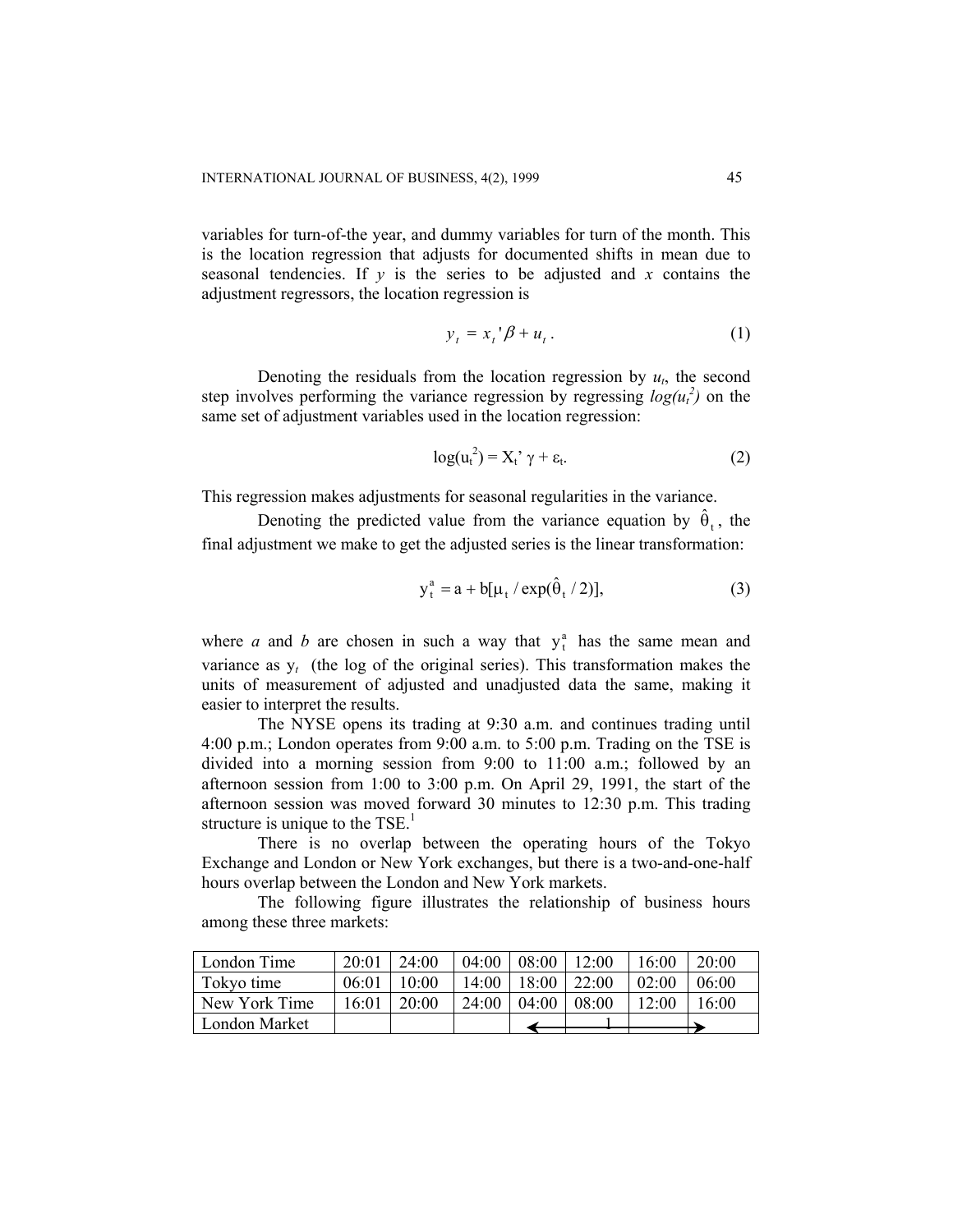| <b>Tokyo Market</b>              |  |  |  |  |
|----------------------------------|--|--|--|--|
| $\mathrm{v}_\mathrm{ork}$<br>New |  |  |  |  |
| Market                           |  |  |  |  |

where 1, 2, and 3 denote London stock market business hours, Tokyo stock market business hours, and New York stock market business hours, respectively. The London and New York overlap of hours consists of the last two-and one-half hours of the LSE's operating hours and the first two-and onehalf hours of the NYSE's operating hours.

#### **III. METHODOLOGY**

It has long been recognized that the volatility of stock prices is time-varying and clustered. GARCH models are capable of capturing the three most empirical features observed in stock return data: leptokurtosis, skewness, and volatility clustering.

To examine the cross-market dependence on return, trading volume, and volatility, we extend the specification of the GARCH process to account for possible variations in the effect of volatility spillover across markets

This multivariate setting takes into account the cross-sectional correlations in residual as well as the conditional heteroskedasticity; i.e., the multivariate GARCH model uses information from the history of more than one market. Hence, if the system of equations is estimated simultaneously, then full efficiency can be attained. According to Conrad, Gultekin, and Kaul [5], multivariate models provide a greater precision in the estimates of the parameters because such models utilize information in the entire variancecovariance matrix of the errors. Further, the generated regressor problem associated with univariate models is avoided in multivariate models because it estimates all parameters jointly. Modeling the returns of the three markets simultaneously has several advantages over the univariate approach that has been used so far. First of all, such modeling eliminates the two-step procedure found with the univariate approach, thereby avoiding problems associated with estimated regressors. Second, it improves the efficiency and the power of the tests for cross-market spillovers. Third, it is methodologically consistent with the notion that spillovers are essentially manifestations of the impact of global news on any given market.

The following multivariate GARCH model is posited for the joint processes governing the daily rates of return for the Japan, U.S. and U.K. markets: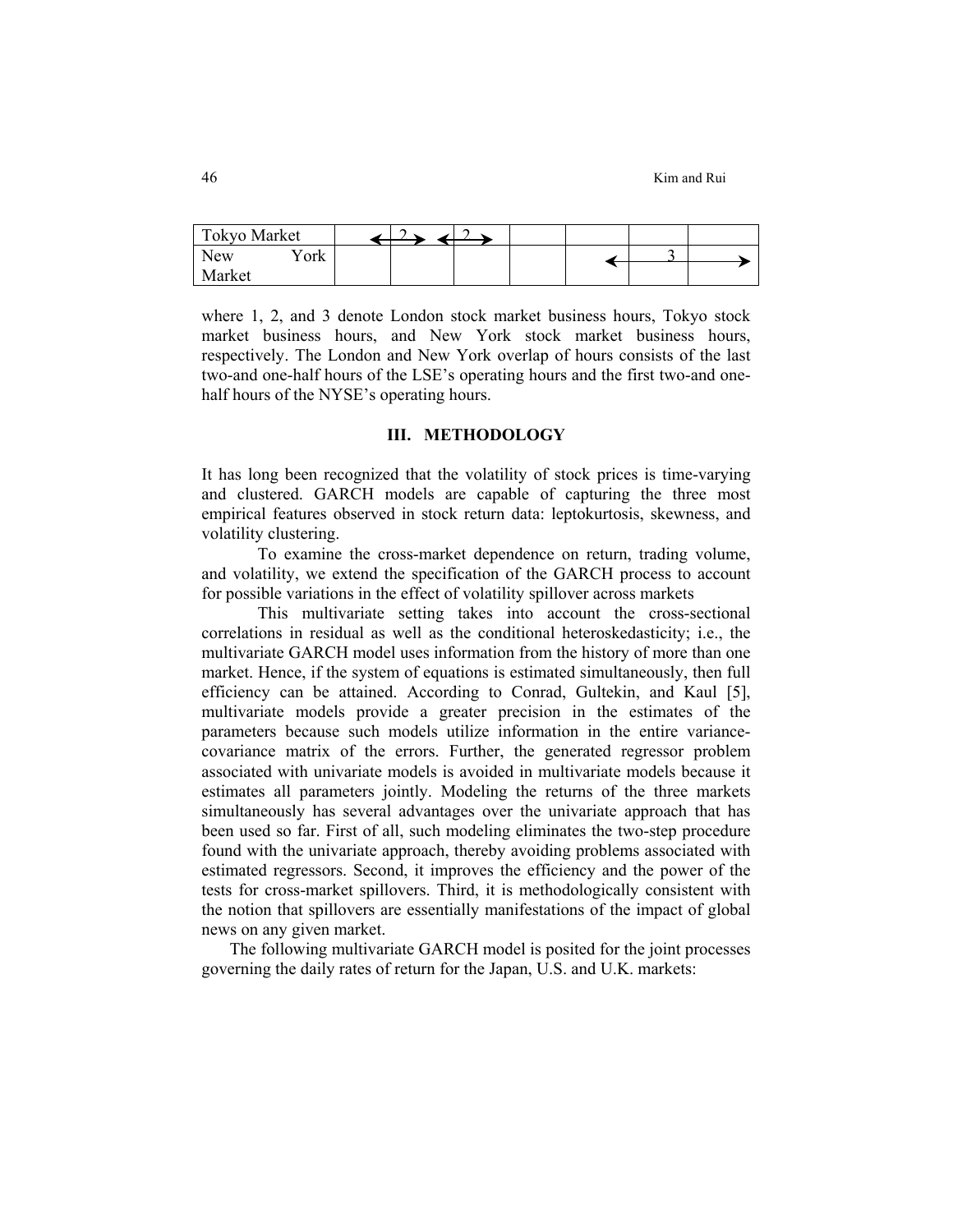$$
r_{t} = a + \sum \Phi_{p} r_{t-p} + e_{t}
$$
 (4)

$$
e_t | \Omega_{t-1} \sim N(0, H_t) \tag{5}
$$

$$
\text{vech}(H_t) = a + \text{bvech}(\varepsilon_{t-1}\varepsilon_{t-1}) + \text{evech}(H_{t-1}) \tag{6}
$$

or

$$
H_{t} = \Gamma' \Gamma + \sum_{k=1}^{K} F_{k}^{'} H_{1-k} F_{k} + \sum_{l=1}^{L} G_{l}^{'} e_{t-l}^{'} e_{t-l}^{'} G_{l}
$$
(7)

where the returns vector is denoted by  $r'$ . The residual vector is given by  $e_t$ , with its corresponding conditional covariance matrix  ${H_t}_{i,j} = h_{i,j,t}$ .  $e_t$  is represented by a column vector of forecast errors of the best linear predictor of *r<sub>t</sub>* conditional on past information, denoted by  $\Omega_{t-1}$ , and including the *P* lagged values of  $r_t$  and trading volume. Where vech(.) denotes the column-stack operator of the lower portion of a sysmmetric matix,  $\varepsilon$  is an  $n \times 1$  vector of innovation, a is  $(1/2N(N+1) \times 1)$  parameter vector, and b and c are  $(1/2N(N+1) \times (1/2N(N+1))$  matrices of constant parameters. The multivariate GARCH(1,1) specification has  $(1/2N^2(N+1)^2 + (1/2N(N+1))$  parameters in the conditional variance and covariances. Thus, for tractability, reasonable restrictions on the parameters are necessary. According to Engle and Kroner [8], various restrictions may be imposed in this parametriztion to make estimation easier. A more parsimouioun representation can be obtained by imposing a diagonal restriction on the multivariate GARCH parameters' matrices so that each variance and covariance element depends only on its own past values and prediction errors (Bollerslev, Engle, and Wooldridge [3]).

The most generally used multivariate GARCH is the so-called diagonal-vec model of order p,q, where the conditional covariance matrix is given by

$$
\mathbf{H}_{\mathbf{t}} = \mathbf{A} + \sum_{i=1}^{p} \mathbf{A}_{i} \otimes (\boldsymbol{\epsilon}_{\mathbf{t}-i} \boldsymbol{\epsilon}_{\mathbf{t}-i}^{T}) + \sum_{i=1}^{q} \mathbf{B}_{i} \otimes \mathbf{H}_{\mathbf{t}-i}
$$
(8)

where the symbol ⊗ stands for the Hadamard product, that is, element-byelement multiplication. All quantities in the above equation are d×d matrices, except for  $\varepsilon_t$ , which is a d×1 column vector. The matrices A, A<sub>i</sub> and B<sub>i</sub> of a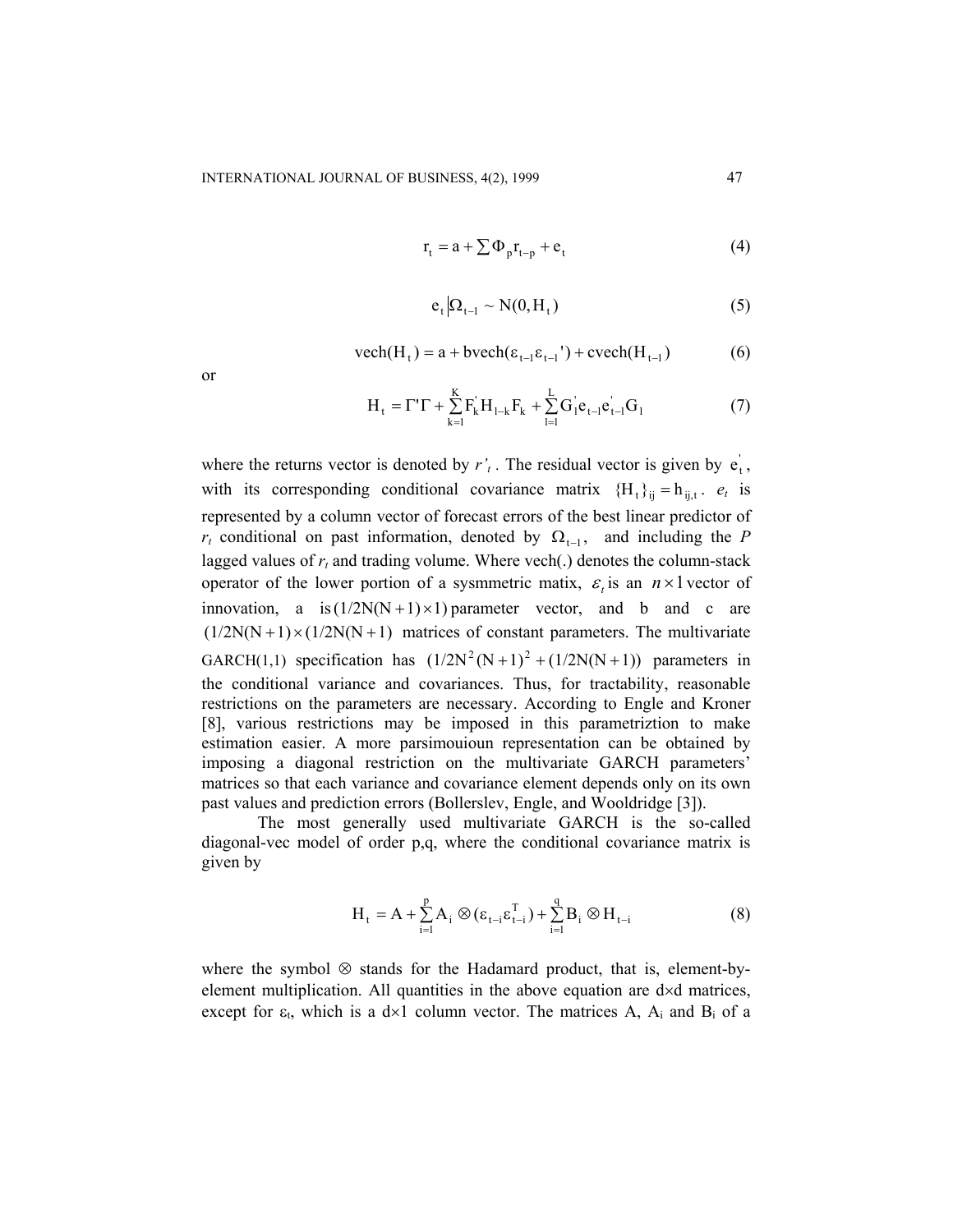diagonal-vec model are restricted to being symmetric to ensure that the conditional covariance matrix  $H_t$  is symmetric.

In the bivariate case, the diagonal model is simply as follows:

The mean equation matrix is

$$
\begin{pmatrix} \mathbf{x}_{1t} \\ \mathbf{y}_{1t} \end{pmatrix} = \begin{pmatrix} \mathbf{c}_1 \\ \mathbf{c}_2 \end{pmatrix} + \begin{pmatrix} \mathbf{d} & \mathbf{e} & \mathbf{f} & \mathbf{g} \\ \mathbf{h} & \mathbf{i} & \mathbf{j} & \mathbf{k} \end{pmatrix} \begin{pmatrix} \mathbf{x}_{1t-1} \\ \mathbf{x}_{2t-1} \\ \mathbf{y}_{1t-1} \\ \mathbf{y}_{2t-1} \end{pmatrix} + \begin{pmatrix} \varepsilon_{1t} \\ \varepsilon_{2t} \end{pmatrix}
$$
(9)

where  $x_{1t}$  = returns on stock exchange one,  $x_{2t}$  = trading volumes on stock exchange one,  $y_{1t}$  = returns on stock exchange two and  $y_{2t}$  = trading volumes on stock exchange two.

The conditional covariance matrix is

$$
\begin{pmatrix} h_{11,t} \\ h_{12,t} \\ h_{22,t} \end{pmatrix} = \begin{pmatrix} c_{01} \\ c_{02} \\ c_{03} \end{pmatrix} + \begin{pmatrix} a_{11} & 0 & 0 \\ 0 & a_{22} & 0 \\ 0 & 0 & a_{33} \end{pmatrix} \begin{pmatrix} \varepsilon_{1,t-1}^2 \\ \varepsilon_{1,t-1} \varepsilon_{2,t-1} \\ \varepsilon_{2,t-1}^2 \end{pmatrix} + \begin{pmatrix} b_{11} & 0 & 0 \\ 0 & b_{22} & 0 \\ 0 & 0 & b_{33} \end{pmatrix} \begin{pmatrix} h_{11,t-1} \\ h_{12,t-1} \\ h_{22,t-1} \end{pmatrix} (10)
$$

In other words, this presentation is obtained by assuming that matrices are diagonal.

The diagonal-vec model introduced by Bollerslev, Engle and Wooldridge [3] appears to provide good model fits in a number of applications. However, other models may be highly desirable in specific application for the following two reasons: (1) the diagonal-vec model does not ensure positive definiteness of the conditional covariance matrices  $V_t$ , and (2) the diagonal-vec model requires a large number of parameters, and whereas a more parsimonious model might be desired.

The BEKK model, introduced by Engle and Kroner [8], has the following conditional covariance matrix structure:

$$
V_{t} = AA^{T} + A_{1}(\epsilon_{t-1}\epsilon_{t-1}^{T})A_{1}^{T} + B_{1}V_{t-1}B_{1}^{T}
$$
 (11)

Because of the presence of a paired transposed matrix factor for each of the d×d matrices  $A_1A_1B_1$ , symmetry and non-negative-definiteness of the conditional covariance matrix  $V_t$  is assured. Note that A,  $A_1, B_1$  need not be symmetric.

In the bivariate case, the BEKK model is as follows: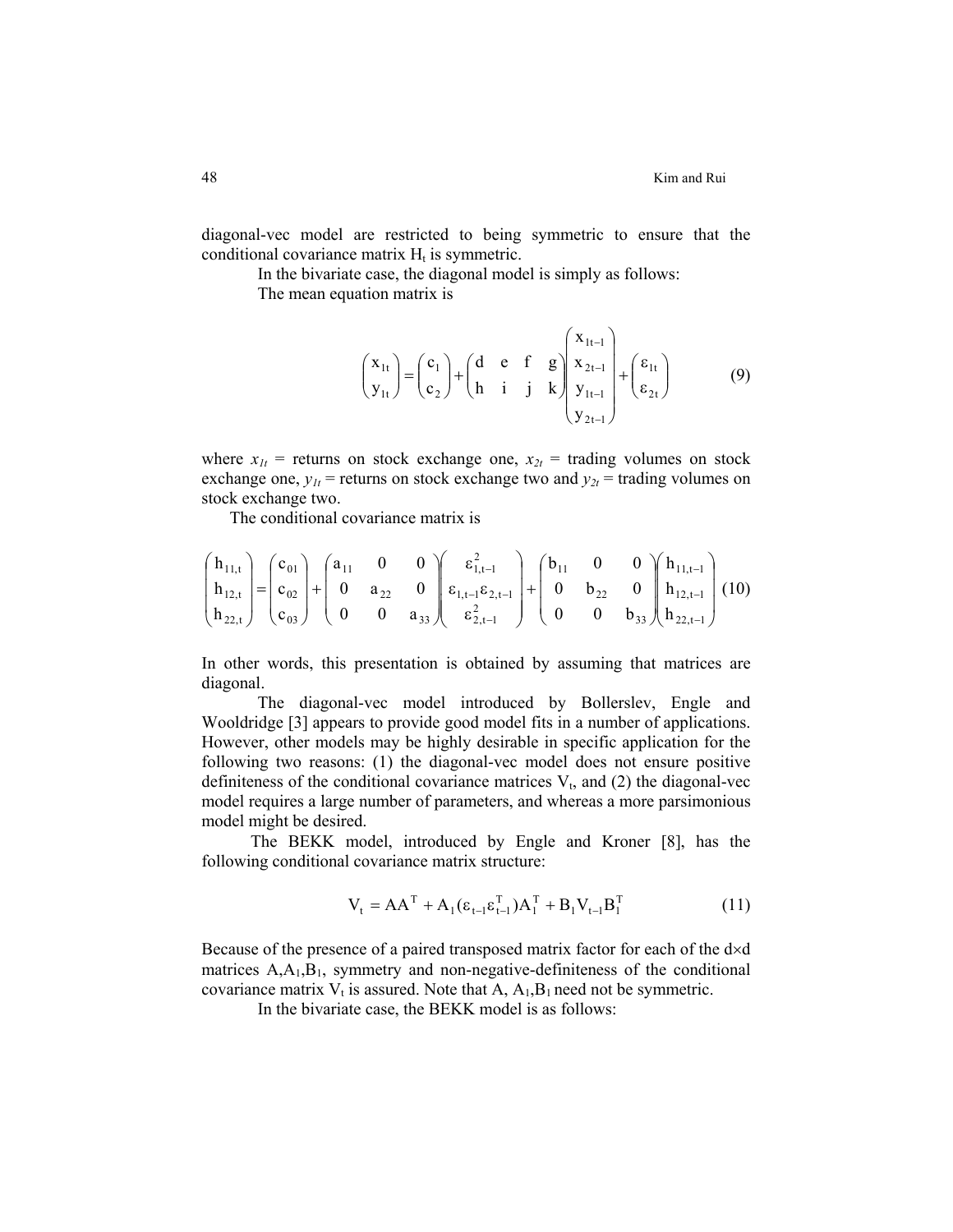The mean equation matrix is

$$
\begin{pmatrix} \mathbf{x}_{1t} \\ \mathbf{y}_{1t} \end{pmatrix} = \begin{pmatrix} \mathbf{c}_1 \\ \mathbf{c}_2 \end{pmatrix} + \begin{pmatrix} \mathbf{d} & \mathbf{e} & \mathbf{f} & \mathbf{g} \\ \mathbf{h} & \mathbf{i} & \mathbf{j} & \mathbf{k} \end{pmatrix} \begin{pmatrix} \mathbf{x}_{1t-1} \\ \mathbf{x}_{2t-1} \\ \mathbf{y}_{1t-1} \\ \mathbf{y}_{2t-1} \end{pmatrix} + \begin{pmatrix} \varepsilon_{1t} \\ \varepsilon_{2t} \end{pmatrix}
$$
 (12)

where  $x_{1t}$  = returns on stock exchange one,  $x_{2t}$  = trading volumes on stock exchange one,  $y_{1t}$  = returns on stock exchange two and  $y_{2t}$  = trading volumes on stock exchange two.

The conditional covariance matrix is

$$
H_t = C_0 C_0 + \begin{pmatrix} a_{11} & a_{12} \\ a_{21} & a_{22} \end{pmatrix} \begin{pmatrix} \epsilon_{1,t-l}^2 & \epsilon_{1,t-l} \epsilon_{2,t-l} \\ \epsilon_{1,t-l} \epsilon_{2,t-l} & \epsilon_{2,t-l}^2 \end{pmatrix} + \begin{pmatrix} a_{11} & a_{12} \\ a_{21} & a_{22} \end{pmatrix} + \begin{pmatrix} b_{11} & b_{12} \\ b_{21} & b_{22} \end{pmatrix} \begin{pmatrix} b_{11} & b_{12} \\ b_{21} & b_{22} \end{pmatrix} \quad (13)
$$

Given a sample of *T* observations of the returns vector,  $r_t$ , the parameters of the multivariate systems are estimated by computing the conditional log-likelihood function for each time period as

$$
L_{t}(\Theta) = -\log 2\pi - \frac{1}{2}\log|H_{t}| - \frac{1}{2}e_{t}^{'}(\Theta)H_{t}^{-1}(\Theta)e_{t}(\Theta)
$$
 (15)

$$
L(\Theta) = \sum_{t=1}^{T} L_t(\Theta)
$$
 (16)

where  $\Theta$  is the vector of all parameters. Numerical maximization of the loglikelihood function yields the maximum likelihood estimates and associated asymptotic standard errors.

### **IV. EMPIRICAL EVIDENCES**

Table 1 reports statistics for the returns and trading volumes of the three stock markets as well as statistics testing for normality, autocorrelation and stationarity. The measures for skewness in the three stock markets show that all return series are negatively skewed and that all trading volumes are positively skewed with respect to the normal distribution. The measures for excess kurtosis show that all return and trading volume series are highly leptokurtic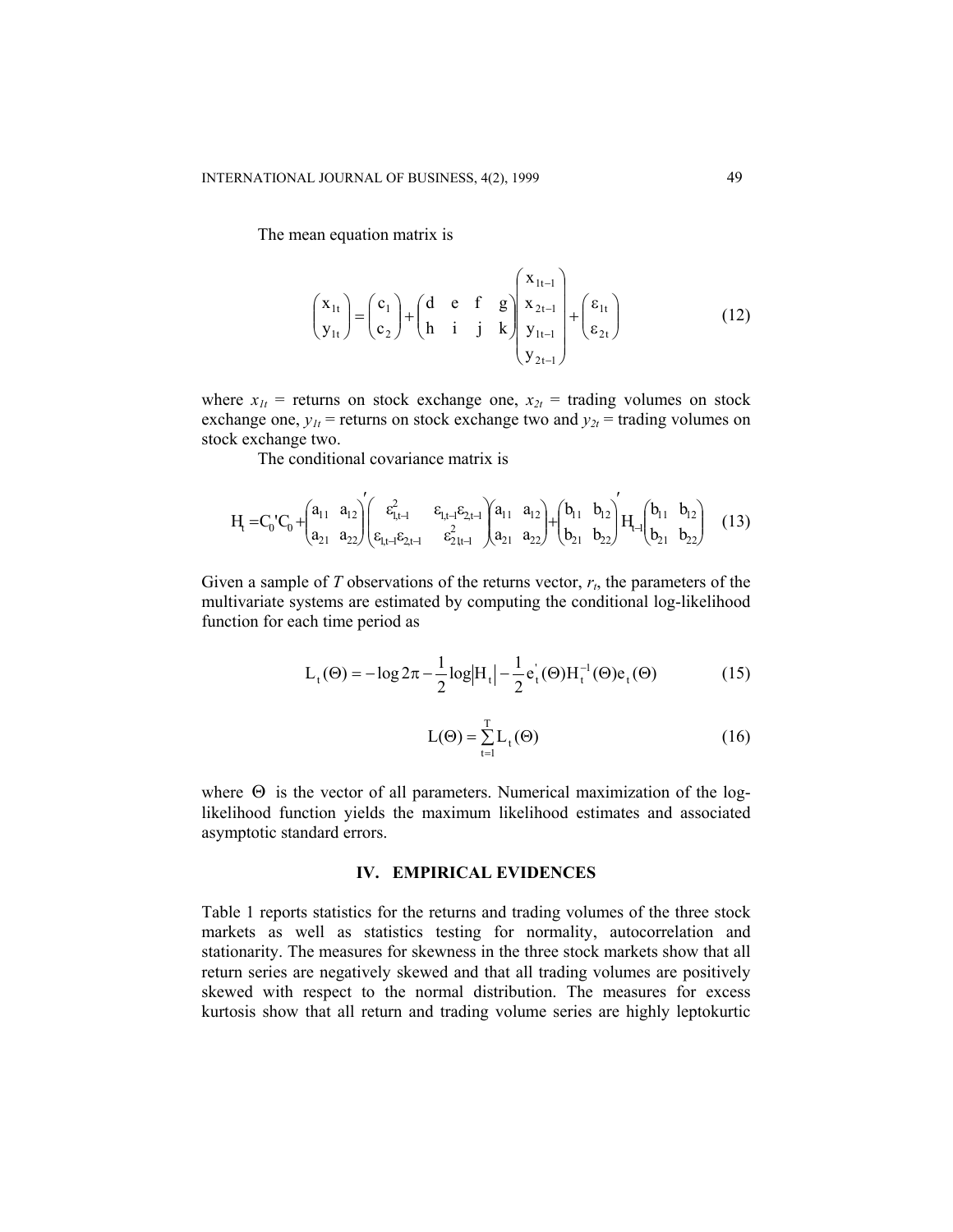with respect to the normal distribution. The Wald and the Kolmogorov-Smirnov statistics reject normality for each of the return and trading volume series of all three stock markets. The test results indicate that the null hypothesis that return series are nonstationary series is rejected in all three stock exchanges, but the null hypothesis that trading volume series are nonstationary is rejected in the London and Tokyo stock exchanges, not in the New York stock exchange. The Ljung-Box statistic for up to 12 lags, calculated for the return, the squared return and trading volumes series, indicate the presence of significant linear and non-linear dependencies, respectively, in the returns of all three markets.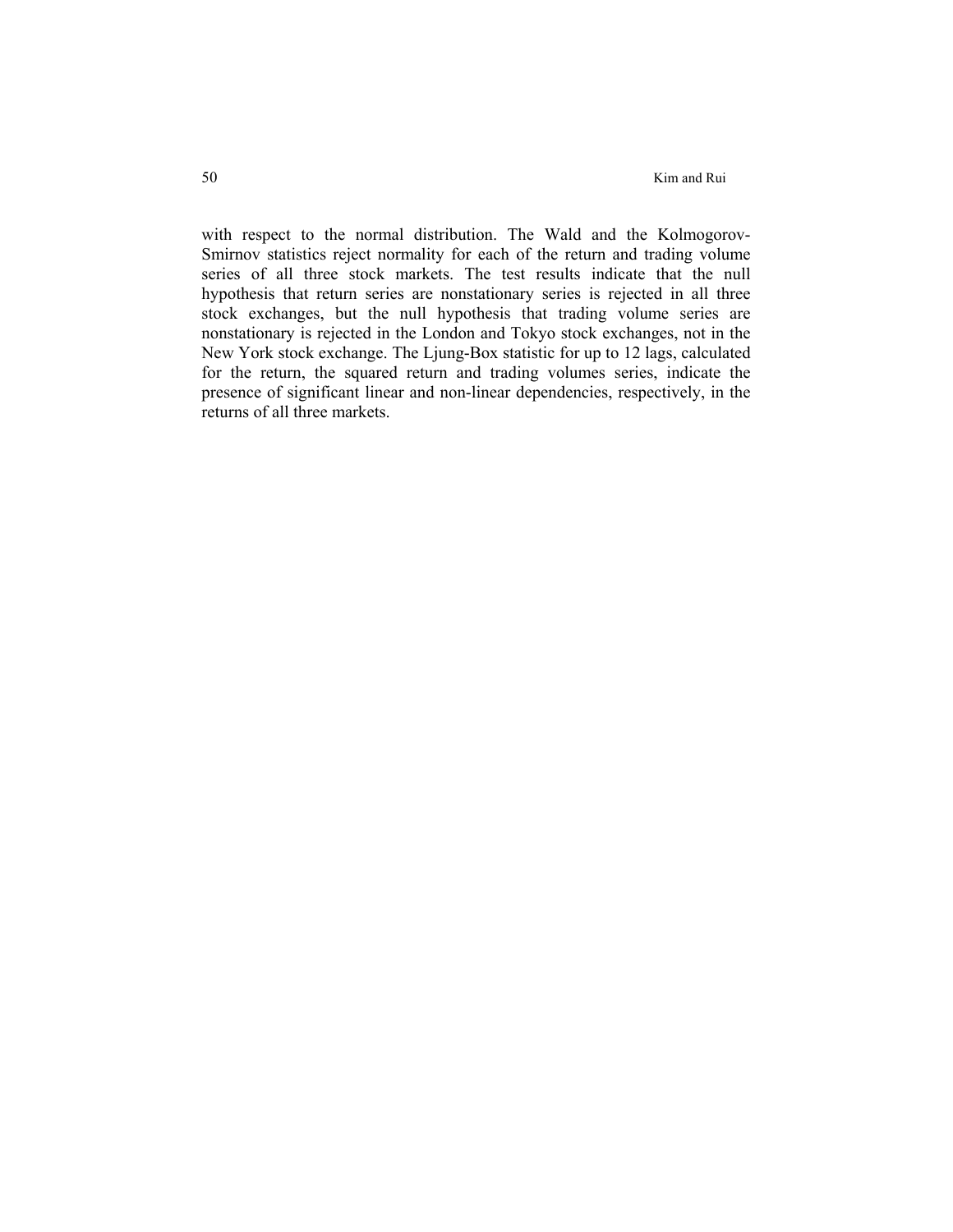#### **Table 1**

|                            |          | Returns of New York |             |          | Returns of Tokyo |             |          | Returns of London |             |  |
|----------------------------|----------|---------------------|-------------|----------|------------------|-------------|----------|-------------------|-------------|--|
|                            | Total    | <b>Before</b>       | After Crash | Total    | Before           | After Crash | Total    | Before            | After Crash |  |
|                            |          | Crash               |             |          | Crash            |             |          | Crash             |             |  |
| <i><b>Observations</b></i> | 6578     | 4502                | 2085        | 5199     | 3377             | 1822        | 3386     | 1352              | 2034        |  |
| sample mean                | 0.0120   | 0.0094              | 0.0177      | 0.0516   | 0.0682           | 0.0208      | 0.0201   | 0.0272            | 0.0159      |  |
| Standard                   | 0.3779   | 0.4023              | 0.3189      | 0.8973   | 0.5760           | 1.2968      | 0.4287   | 0.4826            | 0.3913      |  |
| Devidation                 |          |                     |             |          |                  |             |          |                   |             |  |
| <b>Skewness</b>            | $-2.234$ | $-2.532$            | $-0.733$    | $-0.244$ | $-0.186$         | $-0.144$    | $-1.071$ | $-2.050$          | 0.0985      |  |
| Kurtosis                   | 57.878   | 64.415              | 7.1749      | 25.393   | 5.8292           | 14.958      | 13.801   | 20.064            | 3.2044      |  |
| Wald-statistics            | 803612   | 702687              | 1560        | 95566    | 1121             | 9191        | 14672    | 17181             | 613         |  |
| Kolmogorov-                | 0.065    | 0.035               | 0.053       | 0.103    | 0.054            | 0.093       | 0.039    | 0.035             | 0.043       |  |
| Smirnov                    |          |                     |             |          |                  |             |          |                   |             |  |
| LB(12)                     | 181.26   | 178.30              | 29.701      | 164.05   | 186.45           | 56.452      | 53.900   | 35.685            | 33.670      |  |
| $LB^2(12)$                 | 478.95   | 324.75              | 179.81      | 990.46   | 938.73           | 262.63      | 1507.7   | 669.22            | 345.67      |  |
| Minimum                    | $-9.244$ | $-9.244$            | $-2.720$    | $-14.38$ | $-4.408$         | $-14.38$    | $-5.385$ | $-5.385$          | $-1.945$    |  |
| Maximum                    | 3.7445   | 3.7445              | 1.4758      | 10.007   | 4.0373           | 10.007      | 2.5803   | 2.5803            | 2.5796      |  |
| 1st qunatile               | $-0.166$ | $-0.191$            | $-0.117$    | $-0.309$ | $-0.218$         | $-0.551$    | $-0.224$ | $-0.229$          | $-0.218$    |  |
| Median                     | 0.0067   | 0.0000              | 0.0154      | 0.0619   | 0.0776           | $-0.003$    | 0.0320   | 0.0608            | 0.0171      |  |
| 3rd quantile               | 0.1957   | 0.2092              | 0.1734      | 0.4207   | 0.3666           | 0.5788      | 0.2805   | 0.3224            | 0.2533      |  |

Preliminary statistics of returns on New York, Tokyo and London Stock Exchanges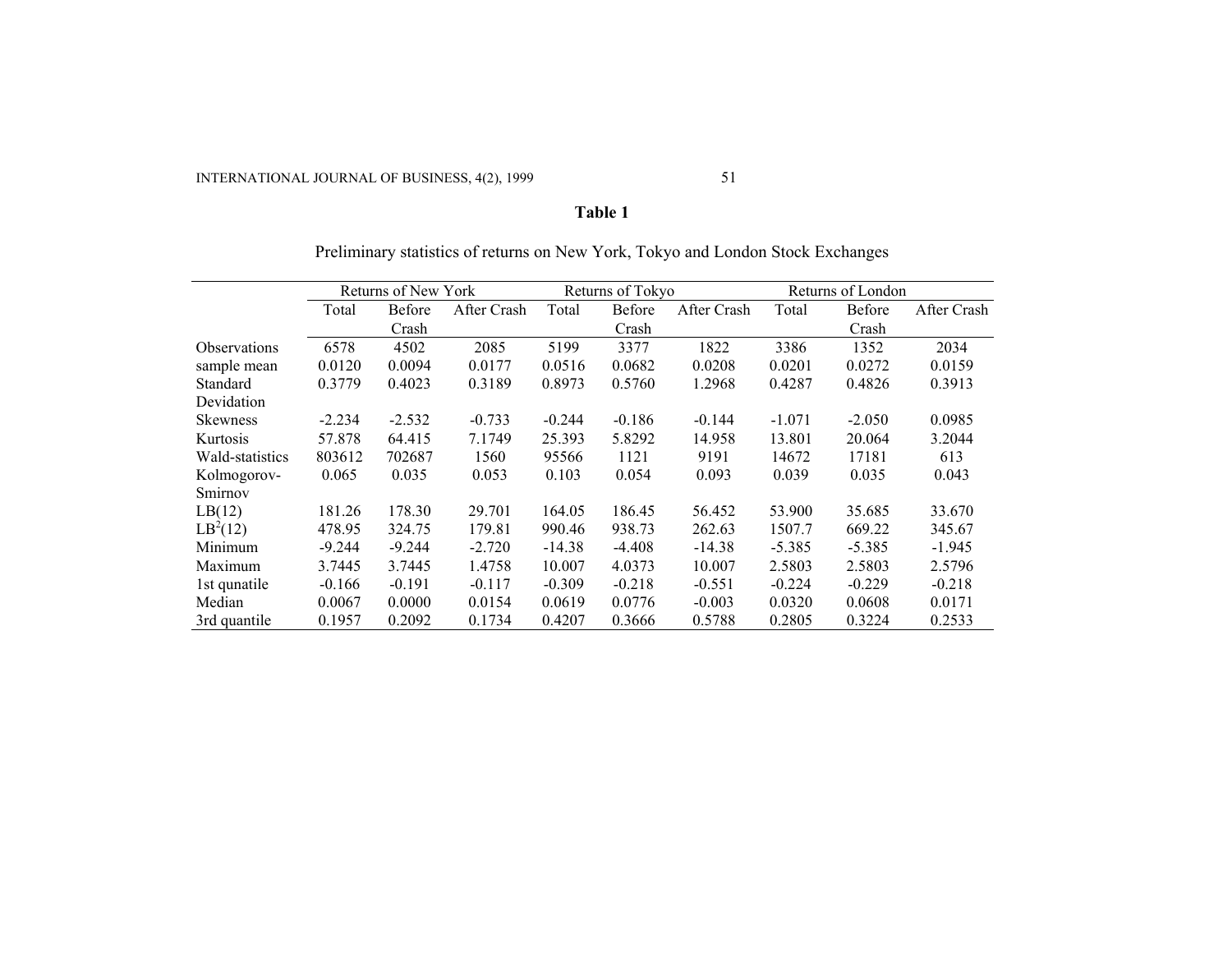52 Kim and Rui

#### **Table 1** (continued)

Denotes significance at the .05 level at least. All returns are expressed in percentages. The test statistic for skewness and excess kurtosis is the conventional t-statistic.  $LB(n)$  and  $LB<sup>2</sup>(n)$  is the Ljung-Box statistic for returns and squared returns respectively distributed as  $\chi^2$  with n degrees of freedom. The critical value at the .05 level is 21.0126 for 12 lags. The assumed density for the Kolomogorov-Smirnov statistic is the normal; sample critical value at the .05 level is 0.032.

The contemporaneous correlation matrix of return and trading volume among New York, London and Tokyo stock exchanges is presented on Table 2. The correlations of returns range from a high of 0.3477 between New York and London, to a low of 0.1253 between New York and Tokyo. The correlations of trading volume range from a high of 0.7276 between New York and London, to low of 0.2175 between London and Tokyo.

The maximum likelihood estimates of the multivariate diagonal GARCH model are reported in Panel 1 of Table 3. The full model considers price, trading volume and volatility spillovers among the New York, London, and Tokyo stock exchanges. In terms of return interdependencies, there are significant return spillovers from New York and Tokyo to London; there are also significant return spillovers from New York, London to Tokyo and significant return spillovers from Tokyo to New York. In terms of return and trading volume interdependencies, there are significant return spillovers from New York to returns of Tokyo. The BEKK GARCH model finds similar results.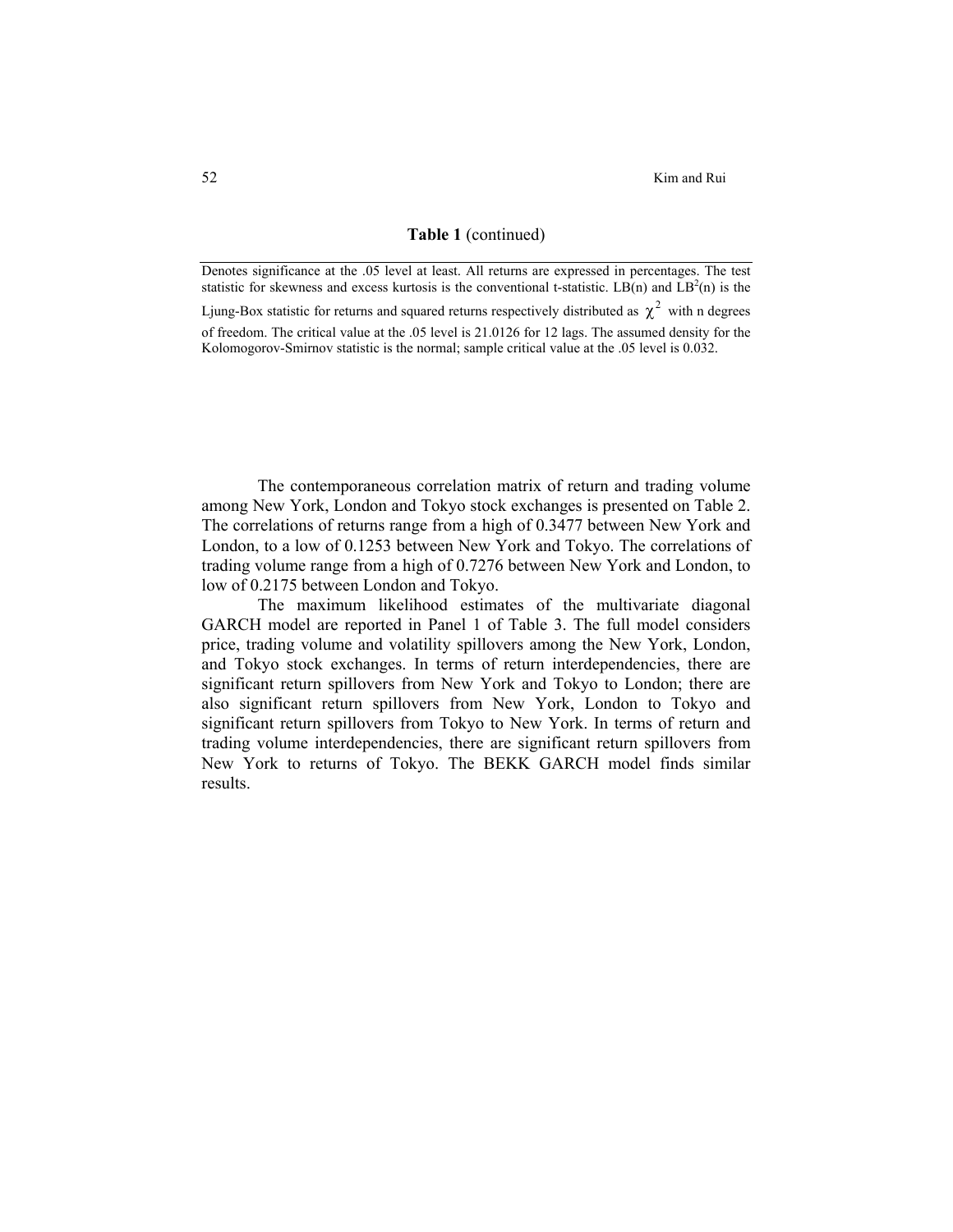# **Table 2**  The contemporaneous correlation matrix of returns and trading volumes among New York, London and Tokyo Stock Exchanges

|                                       |               | Volumes      | Returns      | Volumes      | Returns      | Volumes |
|---------------------------------------|---------------|--------------|--------------|--------------|--------------|---------|
|                                       | Returns<br>of | of           | of           | of           | of           | of      |
|                                       | New           | New          | Tokyo        | Tokyo        | London       | London  |
|                                       | York          | York         |              |              |              |         |
|                                       |               |              |              |              |              |         |
| Total sample                          |               |              |              |              |              |         |
| Returns of New                        | 1             |              |              |              |              |         |
| York                                  |               |              |              |              |              |         |
| Volumes of New                        | $-0.0004$     | $\mathbf{1}$ |              |              |              |         |
| York                                  |               |              |              |              |              |         |
| Returns of Tokyo                      | 0.1253        | $-0.0193$    | 1            |              |              |         |
| Volumes of Tokyo                      | $-0.015$      | 0.3461       | 0.1401       | 1            |              |         |
| Returns of London                     | 0.3477        | $-0.0264$    | 0.2662       | 0.0169       | 1            |         |
| Volumes of                            | $-0.0098$     | 0.7276       | $-0.0003$    | 0.2175       | 0.0228       | 1       |
| London                                |               |              |              |              |              |         |
|                                       |               |              |              |              |              |         |
| <b>Before Crash</b><br>Returns of New | 1             |              |              |              |              |         |
| York                                  |               |              |              |              |              |         |
| Volumes of New                        | $-0.0177$     | $\mathbf{1}$ |              |              |              |         |
| York                                  |               |              |              |              |              |         |
| Returns of Tokyo                      | 0.105         | 0.0114       | $\mathbf{1}$ |              |              |         |
| Volumes of Tokyo                      | $-0.0201$     | 0.6235       | 0.1482       | $\mathbf{1}$ |              |         |
| Returns of London                     | 0.3423        |              |              |              | $\mathbf{1}$ |         |
|                                       |               | $-0.1236$    | 0.2992       | 0.0111       |              |         |
| Volumes of                            | $-0.332$      | 0.7309       | $-0.0326$    | 0.5437       | $-0.037$     | 1       |
| London                                |               |              |              |              |              |         |
| After Crash                           |               |              |              |              |              |         |
| Returns of New                        | 1             |              |              |              |              |         |
| York                                  |               |              |              |              |              |         |
| Volumes of New                        | 0.0662        | 1            |              |              |              |         |
| York                                  |               |              |              |              |              |         |
| Returns of Tokyo                      | 0.1689        | 0.0026       | 1            |              |              |         |
| Volumes of Tokyo                      | $-0.0051$     | $-0.2965$    | 0.157        | 1            |              |         |
| Returns of London                     | 0.3625        | 0.0248       | 0.2536       | 0.022        | 1            |         |
| Volumes of                            | 0.0278        | 0.6021       | 0.0797       | $-0.0961$    | 0.1207       | 1       |
| London                                |               |              |              |              |              |         |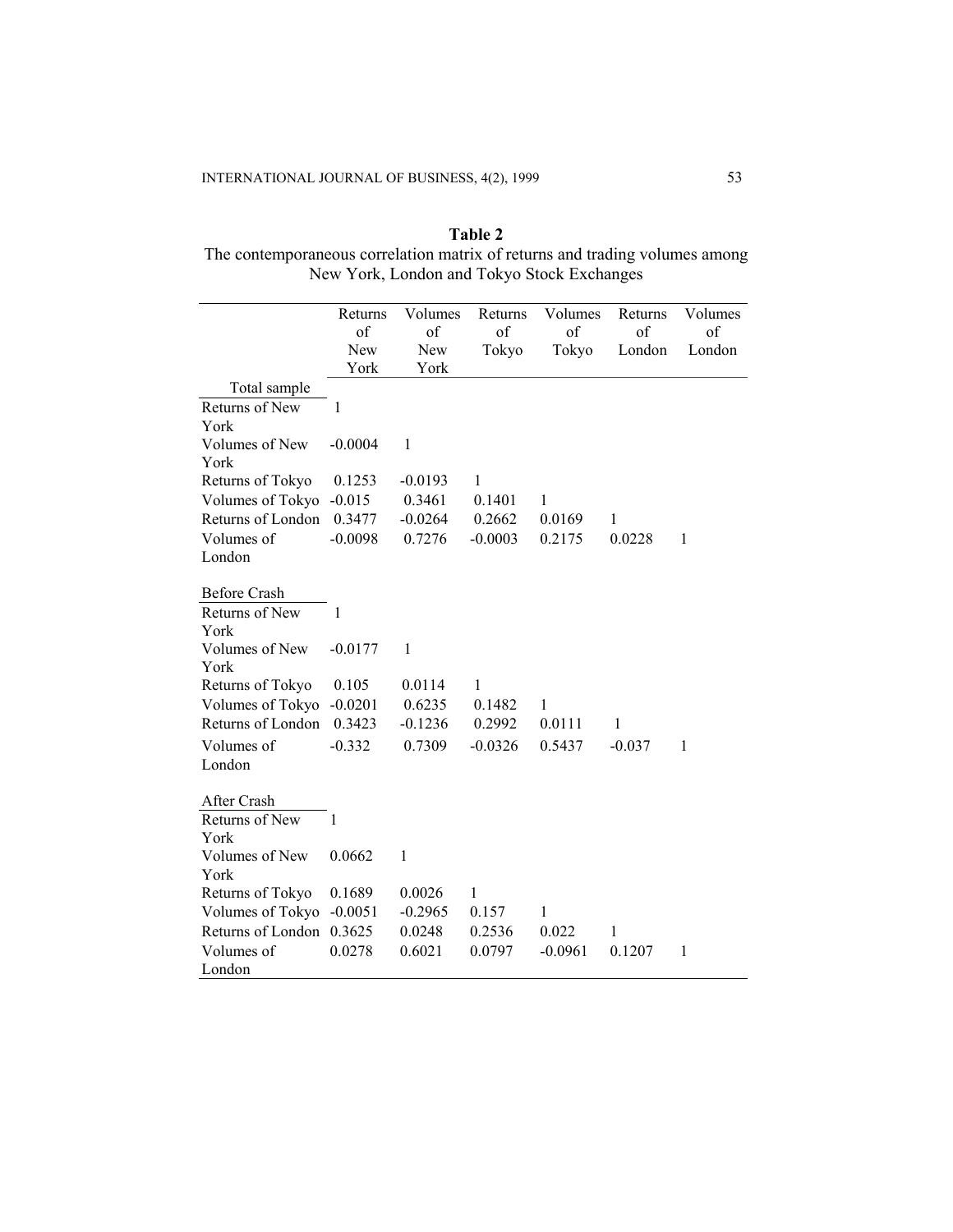# **Table 3**  Mean, trading volume and volatility spillovers estimated from a diagonal multivariate GARCH model.

The model to be estimated is given by the following equations. Mean equation matrix:

$$
\begin{pmatrix} y_{1t} \\ y_{2t} \end{pmatrix} = \begin{pmatrix} c_1 \\ c_2 \end{pmatrix} + \begin{pmatrix} d & e & f & g \\ h & i & j & k \end{pmatrix} \begin{pmatrix} x_{1t-1} \\ x_{2t-1} \\ y_{1t-1} \\ y_{2t-1} \end{pmatrix} + \begin{pmatrix} \varepsilon_{1t} \\ \varepsilon_{2t} \end{pmatrix}
$$

where  $x_{1t}$  and  $y_{1t}$  are trading volumes and returns on domestic stock exchange, respectively;  $x_{2t}$  and  $y_{2t}$  are trading volumes and returns on foreign stock exchange.

Conditional covariance matrix:

$$
\begin{pmatrix} h_{11,t} \\ h_{12,t} \\ h_{22,t} \end{pmatrix} = \begin{pmatrix} c_{01} \\ c_{02} \\ c_{03} \end{pmatrix} + \begin{pmatrix} a_{11} & 0 & 0 \\ 0 & a_{22} & 0 \\ 0 & 0 & a_{33} \end{pmatrix} \begin{pmatrix} \epsilon_{1,t-1}^2 \\ \epsilon_{1,t-1} \epsilon_{2,t-1} \\ \epsilon_{2,t-1}^2 \end{pmatrix} + \begin{pmatrix} b_{11} & 0 & 0 \\ 0 & b_{22} & 0 \\ 0 & 0 & b_{33} \end{pmatrix} \begin{pmatrix} h_{11,t-1} \\ h_{12,t-1} \\ h_{22,t-1} \end{pmatrix}
$$

|                | Total        |             | <b>Before Crash</b>                                      |             | After Crash |            |
|----------------|--------------|-------------|----------------------------------------------------------|-------------|-------------|------------|
|                | Coefficient  | T-ratio     | Coefficient                                              | T-ratio     | Coefficient | T-ratio    |
|                |              |             |                                                          |             |             |            |
|                |              |             | Spillover between New York (domestic) to Tokyo (foreign) |             |             |            |
| C <sub>1</sub> | 0.03684      | (3.7994)    | 0.02664                                                  | (2.3953)    | 0.0937      | (2.3458)   |
| d              | $-0.00004$   | $(-0.6071)$ | 0.00011                                                  | (0.7111)    | $-0.00022$  | $(-1.367)$ |
| e              | $6.402E - 6$ | (0.3797)    | 5.487E-5                                                 | (0.182)     | $-0.00002$  | $(-1.070)$ |
| $\mathbf f$    | 0.13682      | (8.0575)    | 0.17869                                                  | (8.8446)    | 0.04203     | (1.4757)   |
| g              | $-0.01316$   | $(-2.2053)$ | $-0.01209$                                               | $(-1.1699)$ | $-0.0091$   | $(-1.273)$ |
| c <sub>2</sub> | 0.04263      | (2.9768)    | 0.04377                                                  | (2.8721)    | $-0.04327$  | $(-0.459)$ |
| h              | 0.00052      | (6.1969)    | 0.00104                                                  | (4.816)     | 0.00031     | (0.7738)   |
| i              | $-0.00005$   | $(-2.5119)$ | $-0.00012$                                               | $(-3.1242)$ | 0.00004     | (0.8576)   |
| J              | 0.2508       | (12.6657)   | 0.21154                                                  | (10.2325)   | 0.53989     | (8.7809)   |
| k              | 0.1937       | (12.588)    | 0.22447                                                  | (10.9556)   | 0.12497     | (5.0792)   |
| $c_{01}$       | 0.00361      | (8.6583)    | 0.00286                                                  | (3.9623)    | 0.00058     | (3.0112)   |
| $c_{02}$       | 0.00096      | (1.4122)    | 0.00685                                                  | (1.2837)    | 0.00658     | (1.8072)   |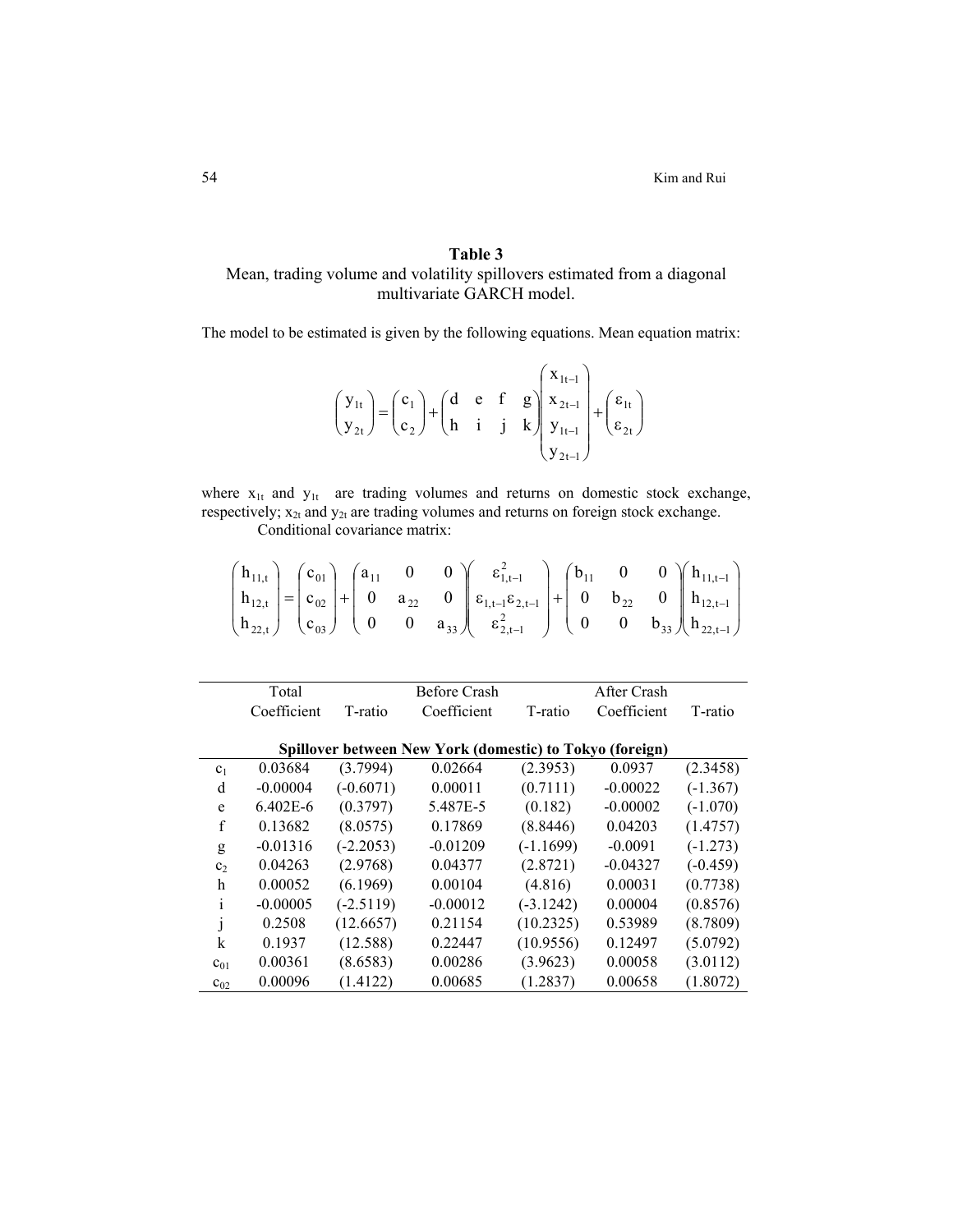| $c_{03}$                  | 0.01386     | (9.4938)    | 0.02229                                                   | (9.0534)    | 0.04312     | (5.7897)   |
|---------------------------|-------------|-------------|-----------------------------------------------------------|-------------|-------------|------------|
| $a_{11}$                  | 0.07295     | (27.6467)   | 0.08424                                                   | (19.0842)   | 0.0217      | (7.3204)   |
| $a_{12}$                  | 0.02315     | (2.5652)    | $-0.01153$                                                | $(-0.6178)$ | 0.05075     | (2.861)    |
| $a_{22}$                  | 0.24131     | (23.7656)   | 0.29101                                                   | (23.2972)   | 0.18233     | (9.7705)   |
| $b_{11}$                  | 0.9013      | (156.153)   | 0.89998                                                   | (105.883)   | 0.9721      | (254.13)   |
| $b_{12}$                  | 0.85189     | (11.320)    | $-0.78957$                                                | $(-1.9747)$ | 0.75022     | (6.3047)   |
| $b_{22}$                  | 0.77024     | (91.394)    | 0.68772                                                   | (47.392)    | 0.79681     | (44.110)   |
|                           |             |             |                                                           |             |             |            |
|                           |             |             |                                                           |             |             |            |
|                           | Total       |             | <b>Before Crash</b>                                       |             | After Crash |            |
|                           | Coefficient | T-ratio     | Coefficient                                               | T-ratio     | Coefficient | T-ratio    |
|                           |             |             | Spillover between New York (domestic) to London (foreign) |             |             |            |
| c <sub>1</sub>            | 0.03677     | (2.6563)    | 0.02001                                                   | (0.4999)    | 0.01728     | (0.7206)   |
| d                         | $-0.00015$  | $(-1.6407)$ | 0.00015                                                   | (0.3625)    | 2.24E-6     | (0.0243)   |
| e                         | 0.00006     | (1.6166)    | 0.00000                                                   | (0.0100)    | 0.00002     | (0.3795)   |
| $\mathbf f$               | 0.10796     | (5.0633)    | 0.13054                                                   | (3.7435)    | 0.08229     | (3.5473)   |
| g                         | $-0.01409$  | $(-0.9753)$ | 0.02144                                                   | (0.8318)    | $-0.02498$  | $(-1.392)$ |
| c <sub>2</sub>            | 0.04082     | (2.4267)    | 0.07114                                                   | (1.6094)    | 0.01807     | (0.5924)   |
| $\boldsymbol{\mathrm{h}}$ | $-0.00018$  | $(-1.5974)$ | $-0.00041$                                                | $(-0.8980)$ | 9.36E-6     | (0.0749)   |
| $\mathbf{i}$              | 0.00002     | (0.4573)    | 0.000009                                                  | (0.0526)    | $-0.00003$  | $(-0.413)$ |
| j                         | 0.24522     | (12.8295)   | 0.20989                                                   | (5.4536)    | 0.26094     | (10.607)   |
| $\mathbf k$               | $-0.00335$  | $(-0.1741)$ | $-0.00792$                                                | $(-0.2376)$ | $-0.02122$  | $(-0.878)$ |
| $c_{01}$                  | 0.00353     | (8.8325)    | 0.00119                                                   | (1.8896)    | 0.00046     | (4.2272)   |
| $c_{02}$                  | 0.00199     | (4.102)     | 0.00062                                                   | (0.9955)    | 0.00014     | (1.6855)   |
| $c_{03}$                  | 0.00773     | (5.9504)    | 0.00745                                                   | (1.9179)    | 0.00637     | (4.2227)   |
| $a_{11}$                  | 0.07734     | (18.9641)   | 0.02089                                                   | (3.3871)    | 0.01726     | (8.9709)   |
| $a_{12}$                  | 0.04356     | (8.005)     | 0.01646                                                   | (1.5493)    | 0.00621     | (2.6319)   |
| $a_{22}$                  | 0.08669     | (10.553)    | 0.06050                                                   | (3.4513)    | 0.06285     | (8.3881)   |
| $b_{11}$                  | 0.89826     | (135.050)   | 0.96806                                                   | (94.9003)   | 0.97701     | (384.36)   |
| $b_{12}$                  | 0.90743     | (58.468)    | 0.95628                                                   | (28.4873)   | 0.98879     | (247.23)   |
| $b_{22}$                  | 0.8661      | (63.997)    | 0.89403                                                   | (25.1211)   | 0.88964     | (53.013)   |

| Table 3 (continued) |
|---------------------|
|                     |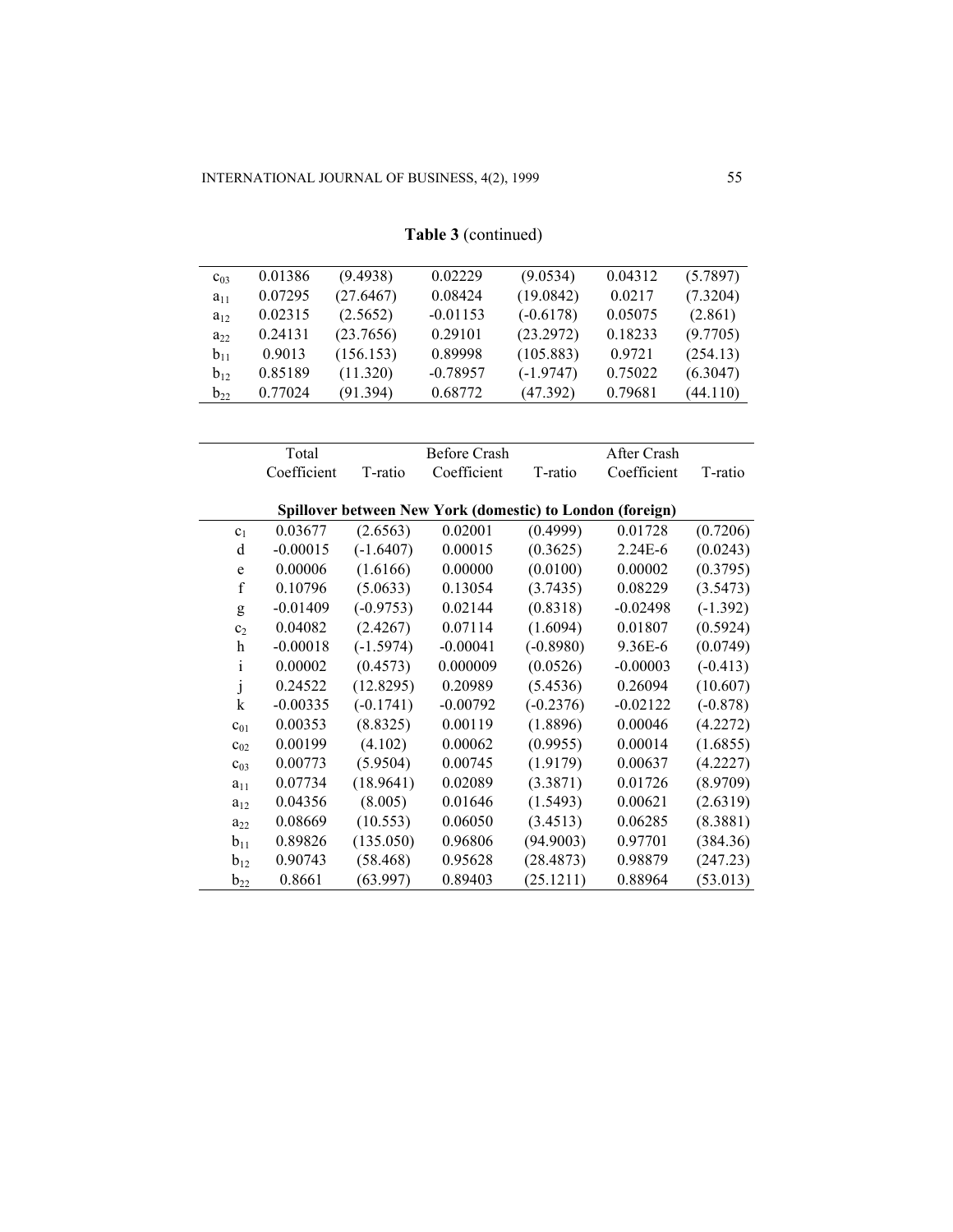|                | Total       |             | <b>Before Crash</b>                                   |             | After Crash |            |
|----------------|-------------|-------------|-------------------------------------------------------|-------------|-------------|------------|
|                | Coefficient | T-ratio     | Coefficient                                           | T-ratio     | Coefficient | T-ratio    |
|                |             |             |                                                       |             |             |            |
|                |             |             | Spillover between Tokyo (domestic) to London(foreign) |             |             |            |
| c <sub>1</sub> | 0.09618     | (2.7606)    | 0.0759                                                | (2.2231)    | 0.11057     | (1.0058)   |
| d              | $-0.00004$  | $(-1.2527)$ | $-0.00018$                                            | $(-3.2281)$ | $-2.87E-6$  | $(-0.053)$ |
| e              | 0.00002     | (0.3257)    | 0.00043                                               | (3.4468)    | $-0.00011$  | $(-0.56)$  |
| $\mathbf f$    | 0.1586      | (7.3699)    | 0.21893                                               | (6.1688)    | 0.12273     | (4.3501)   |
| g              | 0.22188     | (6.7378)    | 0.1613                                                | (4.2209)    | 0.29408     | (5.0673)   |
| c <sub>2</sub> | 0.03342     | (1.6511)    | 0.02928                                               | (1.1468)    | 0.01417     | (0.3142)   |
| h              | 0.00001     | (0.5866)    | 0.00002                                               | (0.5417)    | 1.14E-6     | (0.0425)   |
| $\mathbf{i}$   | $-0.00001$  | $(-0.2858)$ | 0.00001                                               | (0.1246)    | 0.00002     | (0.2817)   |
| j              | $-0.03009$  | $(-3.9546)$ | $-0.02033$                                            | $(-1.2777)$ | $-0.03637$  | (4.219)    |
| $\mathbf k$    | 0.10502     | (4.9307)    | 0.08706                                               | (2.6787)    | 0.11795     | (4.097)    |
| $c_{01}$       | 0.03586     | (7.6756)    | 0.04803                                               | (5.9746)    | 0.03814     | (5.2117)   |
| $c_{02}$       | 0.00984     | (2.5626)    | 0.03793                                               | (2.6671)    | 0.00601     | (2.0918)   |
| $c_{03}$       | 0.00892     | (4.7387)    | 0.01286                                               | (2.4987)    | 0.00742     | (3.3708)   |
| $a_{11}$       | 0.27276     | (27.531)    | 0.44318                                               | (17.0313)   | 0.16747     | (9.9053)   |
| $a_{12}$       | 0.06754     | (4.0103)    | 0.10174                                               | (3.4445)    | 0.03659     | (2.6419)   |
| $a_{22}$       | 0.07147     | (7.0081)    | 0.06867                                               | (3.1877)    | 0.07627     | (5.9135)   |
| $b_{11}$       | 0.73343     | (73.2816)   | 0.57734                                               | (24.5129)   | 0.81448     | (47.743)   |
| $b_{12}$       | 0.7399      | (9.4088)    | $-0.34323$                                            | $(-1.0566)$ | 0.88405     | (19.893)   |
| $b_{22}$       | 0.8762      | (46.6593)   | 0.86635                                               | (20.0402)   | 0.87484     | (35.138)   |

**Table 3** (continued)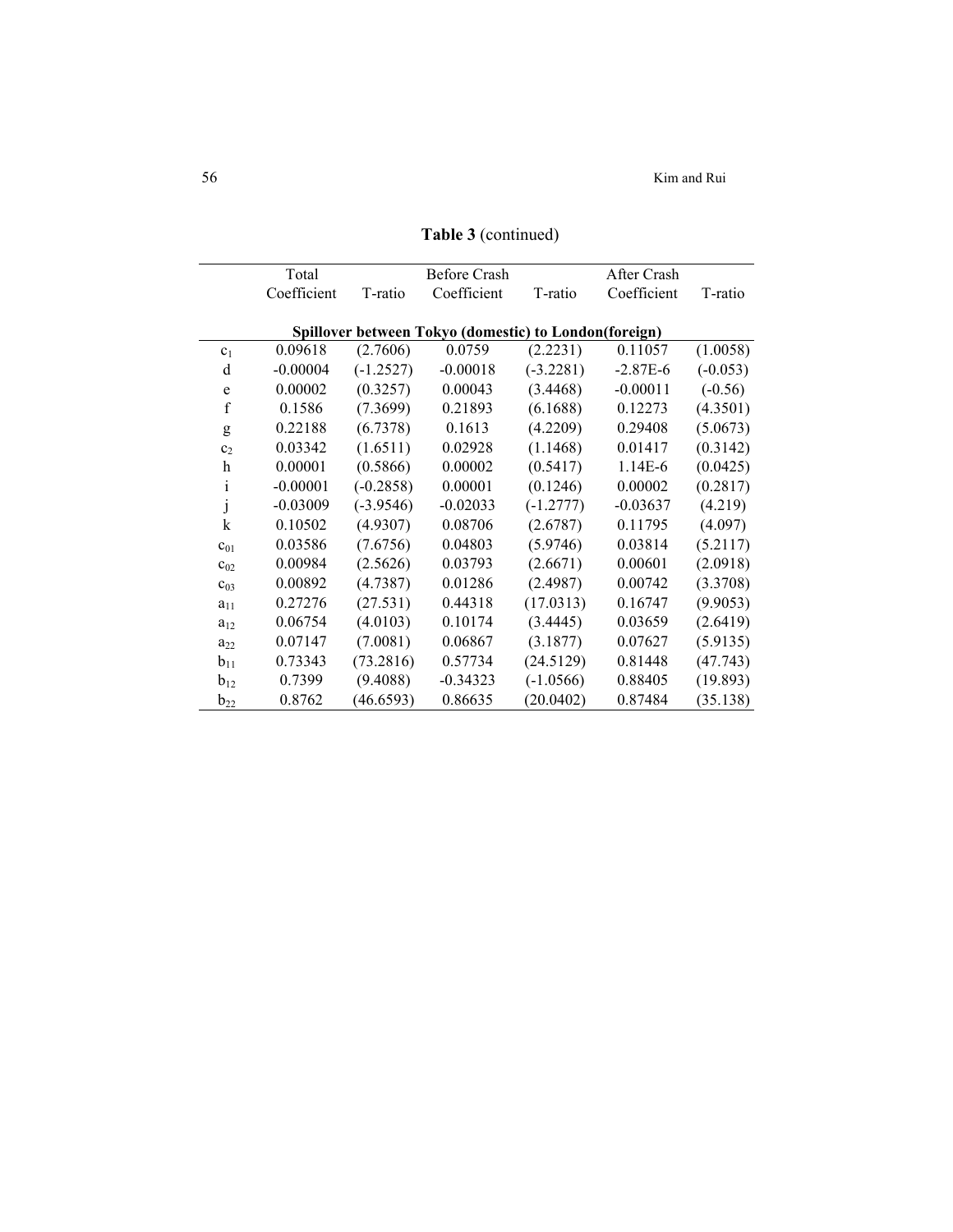# **Table 4**  Mean, trading volume, and volatility spillovers estimated from a BEKK multivariate GARCH model.

The model to be estimated is given by the following equations. Mean equation matrix:

$$
\begin{pmatrix} y_{1t} \\ y_{2t} \end{pmatrix} = \begin{pmatrix} c_1 \\ c_2 \end{pmatrix} + \begin{pmatrix} d & e & f & g \\ h & i & j & k \end{pmatrix} \begin{pmatrix} x_{1t-1} \\ x_{2t-1} \\ y_{1t-1} \\ y_{2t-1} \end{pmatrix} + \begin{pmatrix} \varepsilon_{1t} \\ \varepsilon_{2t} \end{pmatrix}
$$

where  $x_{1t}$  and  $y_{1t}$  are trading volumes and returns on domestic stock exchange, respectively;  $x_{2t}$  and  $y_{2t}$  are trading volumes and returns on foreign stock exchange.

Conditional covariance matrix:

 $\overline{a}$ 

 $\overline{a}$ 

$$
H_t = C_0' C_0 + \begin{pmatrix} a_{11} & a_{12} \\ a_{21} & a_{22} \end{pmatrix} \begin{pmatrix} \epsilon_{1,t-1}^2 & \epsilon_{1,t-l} \epsilon_{2,t-l} \\ \epsilon_{1,t-l} \epsilon_{2,t-l} & \epsilon_{2,t-l}^2 \end{pmatrix} + \begin{pmatrix} a_{11} & a_{12} \\ a_{21} & a_{22} \end{pmatrix} + \begin{pmatrix} b_{11} & b_{12} \\ b_{21} & b_{22} \end{pmatrix} H_{t-l} \begin{pmatrix} b_{11} & b_{12} \\ b_{21} & b_{22} \end{pmatrix}
$$

|                | Total       |             | <b>Before Crash</b>                                      |             | After Crash |             |
|----------------|-------------|-------------|----------------------------------------------------------|-------------|-------------|-------------|
|                | Coefficient | T-ratio     | Coefficient                                              | T-ratio     | Coefficient | T-ratio     |
|                |             |             |                                                          |             |             |             |
|                |             |             | Spillover between New York (domestic) to Tokyo (foreign) |             |             |             |
| c <sub>1</sub> | 0.02977     | (2.880)     | 0.0233                                                   | (1.9556)    | 0.1139      | (2.5954)    |
| d              | 6.78E-6     | (0.0783)    | 0.0003                                                   | (2.5386)    | $-0.0002$   | $(-1.4726)$ |
| e              | $-4.18E-6$  | $(-0.2327)$ | $-2.88E-5$                                               | $(-1.132)$  | $-3.50E-5$  | $(-1.2521)$ |
| f              | 0.11293     | (7.5166)    | 0.1848                                                   | (11.079)    | 0.0486      | (1.5546)    |
| g              | $-0.01207$  | $(-2.3832)$ | $-0.0021$                                                | $(-0.2265)$ | $-0.0068$   | $(-0.8716)$ |
| c <sub>2</sub> | 0.03461     | (2.116)     | 0.0737                                                   | (3.5801)    | $-0.0166$   | $(-0.1434)$ |
| h              | $-0.00018$  | $(-1.797)$  | 0.0009                                                   | (3.9554)    | 0.0004      | (0.9452)    |
| i              | 0.00002     | (1.0553)    | $-0.0002$                                                | $(-5.7787)$ | 3.61E-6     | (0.0529)    |
|                | 0.40714     | (20.2624)   | 0.2946                                                   | (7.7377)    | 0.5779      | (6.9995)    |
| k              | 0.18974     | (13.2328)   | 0.1973                                                   | (12.392)    | 0.1618      | (5.6978)    |
| $c_{01}$       | 0.30859     | (82.2504)   | 0.0676                                                   | (1.2475)    | 0.0498      | (1.0073)    |
| $c_{02}$       | 0.05641     | (4.5903)    | $-0.4874$                                                | $(-1.5991)$ | $-0.2488$   | $(-0.1894)$ |
| $C_{03}$       | 0.00001     | (0.2730)    | 0.003                                                    | (0.842)     | 0.0035      | (0.0001)    |
| $a_{11}$       | 0.35509     | (18.1281)   | 0.8387                                                   | (26.9619)   | $-0.979$    | $(-44.896)$ |
| $a_{12}$       | $-0.33775$  | $(-5.5618)$ | 0.1167                                                   | (2.2981)    | $-0.2495$   | $(-0.5411)$ |
| $a_{21}$       | $-0.00466$  | $(-0.698)$  | 0.296                                                    | (13.6345)   | 0.0809      | (3.4347)    |
|                |             |             | <b>Table 4 (continued)</b>                               |             |             |             |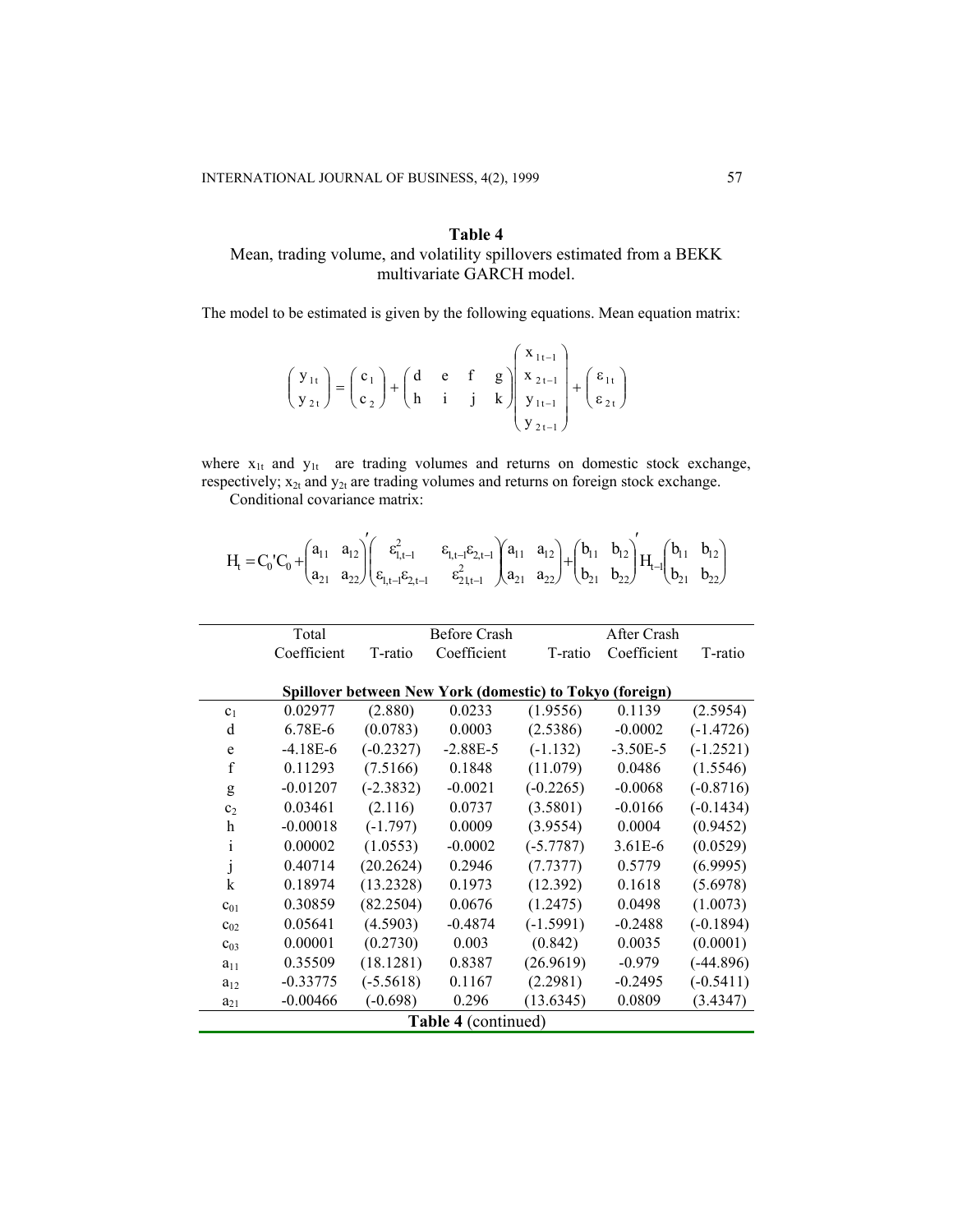58 Kim and Rui

| $b_{22}$                  | 0.91564     | (153.462)   | 0.2899                                                    | (6.2772)    | 0.8979      | (35.9615)   |
|---------------------------|-------------|-------------|-----------------------------------------------------------|-------------|-------------|-------------|
| $b_{11}$                  | 0.36612     | (37.3236)   | 0.0604                                                    | (3.514)     | 0.1896      | (9.4282)    |
| $b_{12}$                  | $-0.00469$  | $(-0.1800)$ | $-0.8335$                                                 | $(-25.174)$ | 0.1497      | (2.1328)    |
| $b_{21}$                  | 0.0501      | (7.9457)    | $-0.045$                                                  | $(-3.6812)$ | 0.0183      | (2.9696)    |
| $B_{22}$                  | 0.41484     | (33.0726)   | 0.3434                                                    | (21.4266)   | 0.4496      | (15.9155)   |
|                           |             |             |                                                           |             |             |             |
|                           | Total       |             | <b>Before Crash</b>                                       |             | After Crash |             |
|                           | Coefficient | T-ratio     | Coefficient                                               | T-ratio     | Coefficient | T-ratio     |
|                           |             |             |                                                           |             |             |             |
|                           |             |             | Spillover between New York (domestic) to London (foreign) |             |             |             |
| c <sub>1</sub>            | 0.0418      | (2.4998)    | 0.03199                                                   | (0.6441)    | 0.01289     | (0.5394)    |
| d                         | $-0.0001$   | $(-1.3719)$ | 0.00020                                                   | (0.3729)    | 0.00001     | (0.125)     |
| e                         | 6.5E-59     | (1.3027)    | $-0.00007$                                                | $(-0.3580)$ | 0.00002     | (0.4238)    |
| $\mathbf f$               | 0.0637      | (4.2136)    | 0.11338                                                   | (2.8567)    | 0.08051     | (3.4922)    |
| g                         | $-0.0262$   | $(-1.8652)$ | 0.02964                                                   | (0.9620)    | $-0.01973$  | $(-1.0767)$ |
| c <sub>2</sub>            | 0.0466      | (2.4890)    | 0.05209                                                   | (0.9454)    | 0.01063     | (0.3494)    |
| $\boldsymbol{\mathrm{h}}$ | $-0.0001$   | $(-1.0901)$ | $-0.00040$                                                | $(-0.6775)$ | 4.69E-6     | (0.0377)    |
| $\mathbf{i}$              | 1.48E-5     | (0.2693)    | 0.00006                                                   | (0.3261)    | $-0.00002$  | $(-0.267)$  |
| $\dot{j}$                 | 0.1884      | (8.1857)    | 0.21234                                                   | (4.5462)    | 0.27106     | (10.8612)   |
| k                         | $-0.0084$   | $(-0.4929)$ | $-0.00814$                                                | $(-0.2201)$ | $-0.02682$  | $(-1.1008)$ |
| $c_{01}$                  | 0.0291      | (0.1047)    | 0.14085                                                   | (0.5732)    | 0.0157      | (4.0679)    |
| $c_{02}$                  | 0.3673      | (0.1095)    | $-0.12960$                                                | $(-0.1796)$ | 0.0078      | (0.2491)    |
| $c_{03}$                  | 0.0297      | (0.00007)   | 0.00252                                                   | (0.00006)   | 0.08956     | (9.0468)    |
| $a_{11}$                  | $-0.0352$   | $(-0.4021)$ | 0.21358                                                   | (0.7067)    | 0.98742     | (420.982)   |
| $a_{12}$                  | $-0.0838$   | $(-1.1508)$ | 1.11832                                                   | (3.4152)    | 0.01729     | (2.5746)    |
| $a_{21}$                  | $-0.8317$   | $(-10.311)$ | $-0.77776$                                                | $(-3.2056)$ | 0.00811     | (1.4672)    |
| $b_{22}$                  | $-0.1527$   | $(-1.9337)$ | $-0.31575$                                                | $(-1.1712)$ | 0.92544     | (75.2946)   |
| $b_{11}$                  | 0.2494      | (9.6330)    | 0.16284                                                   | (2.2629)    | 0.12846     | (15.8004)   |
| $b_{12}$                  | 0.4827      | (16.9537)   | 0.17660                                                   | (2.2863)    | 0.00203     | (0.0953)    |
| $b_{21}$                  | 0.0084      | (0.3021)    | 0.07758                                                   | (1.3335)    | $-0.02151$  | $(-1.7956)$ |
| $B_{22}$                  | 0.117       | (8.3991)    | 0.17700                                                   | (2.5613)    | 0.27327     | (12.8581)   |
|                           |             |             |                                                           |             |             |             |

Turning to volatility spillover, it can seem far more extensive and reciprocal. In addition to its own past innovations, the conditional variance in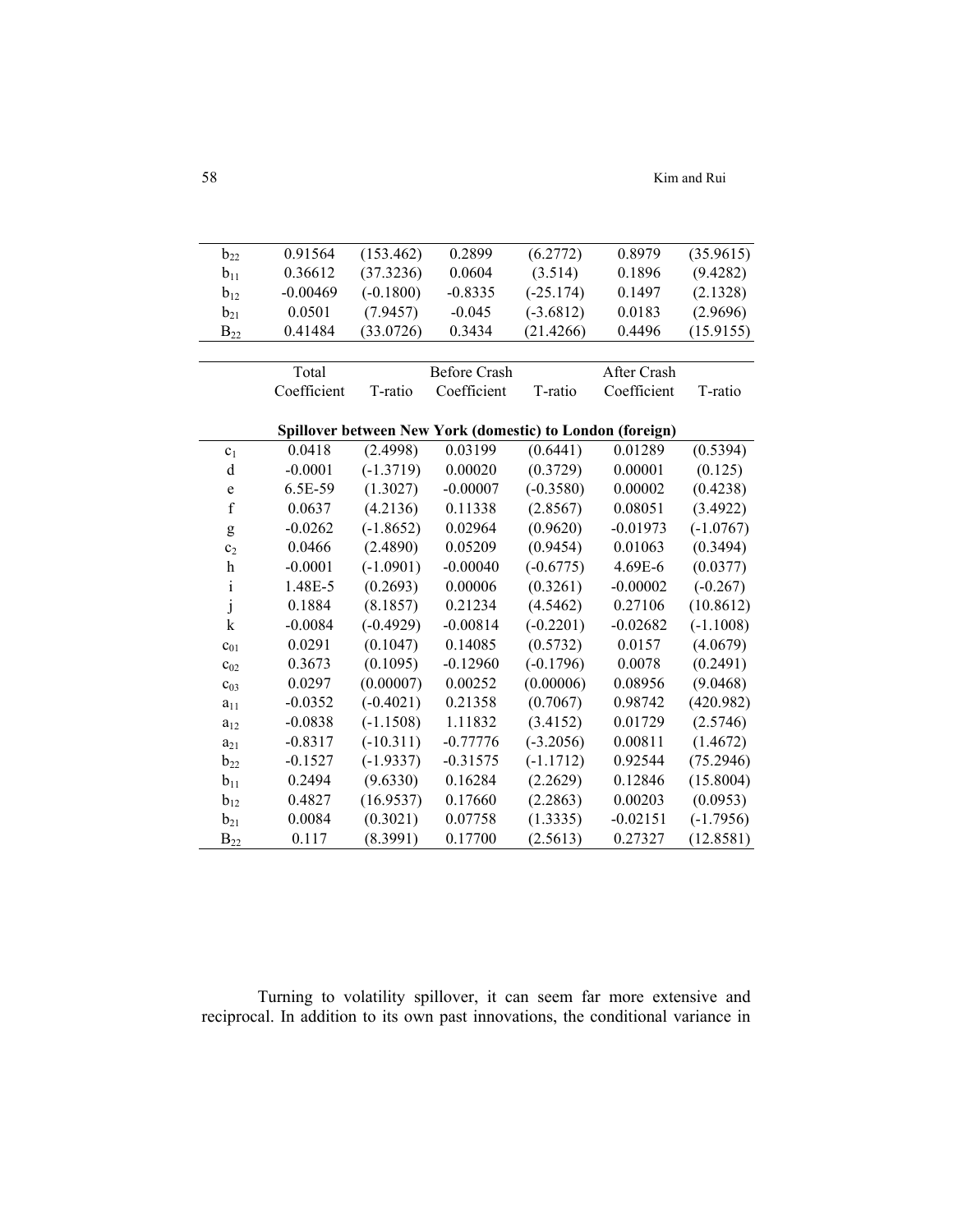each market is also affected by innovations coming from the others. Thus, there are significant volatility spillovers from New York and London to Tokyo, from Tokyo and New York to London and from London and Tokyo to New York.

A comparison of the results from the before and after October 1987 crash period reveals that national markets have grown more interdependent in the sense that information affecting asset prices has become more global in nature. Before the crash, there is significant trading volume spillover from New York to returns of Tokyo and from Tokyo to returns of London. After the crash, no return and trading volume interdependencies between any two markets was observed.

#### **V. CONCLUSION**

The above empirical results are consistent with the hypothesis that the cause of international transmission of stock returns and volatility is transmission of information from one stock market to another. Before the crash, the correlation between international stock returns might be caused by international contagion of liquidity traders' sentiments or by resolution of heterogeneous interpretations of foreign news. With the development of communication technology, the more efficient stock markets become, the less contagion effect among national stock markets.

#### **NOTES**

1. On the TSE, half-day Saturday trading (9:00 to 11:00 a.m.) has undergone various modifications over the past 30 years. These modifications include the following: (1) the third Saturday of each month was closed on a regular basis beginning January 1973; (2) in August 1983, the third Saturday closure was replaced by the second Saturday; (3) beginning August 1986, both the second and third Saturdays were closed; (4) for January 1989, all Saturdays except the last Saturday were closed; and (5) the current scheme of no Saturday trading became effective February 1989.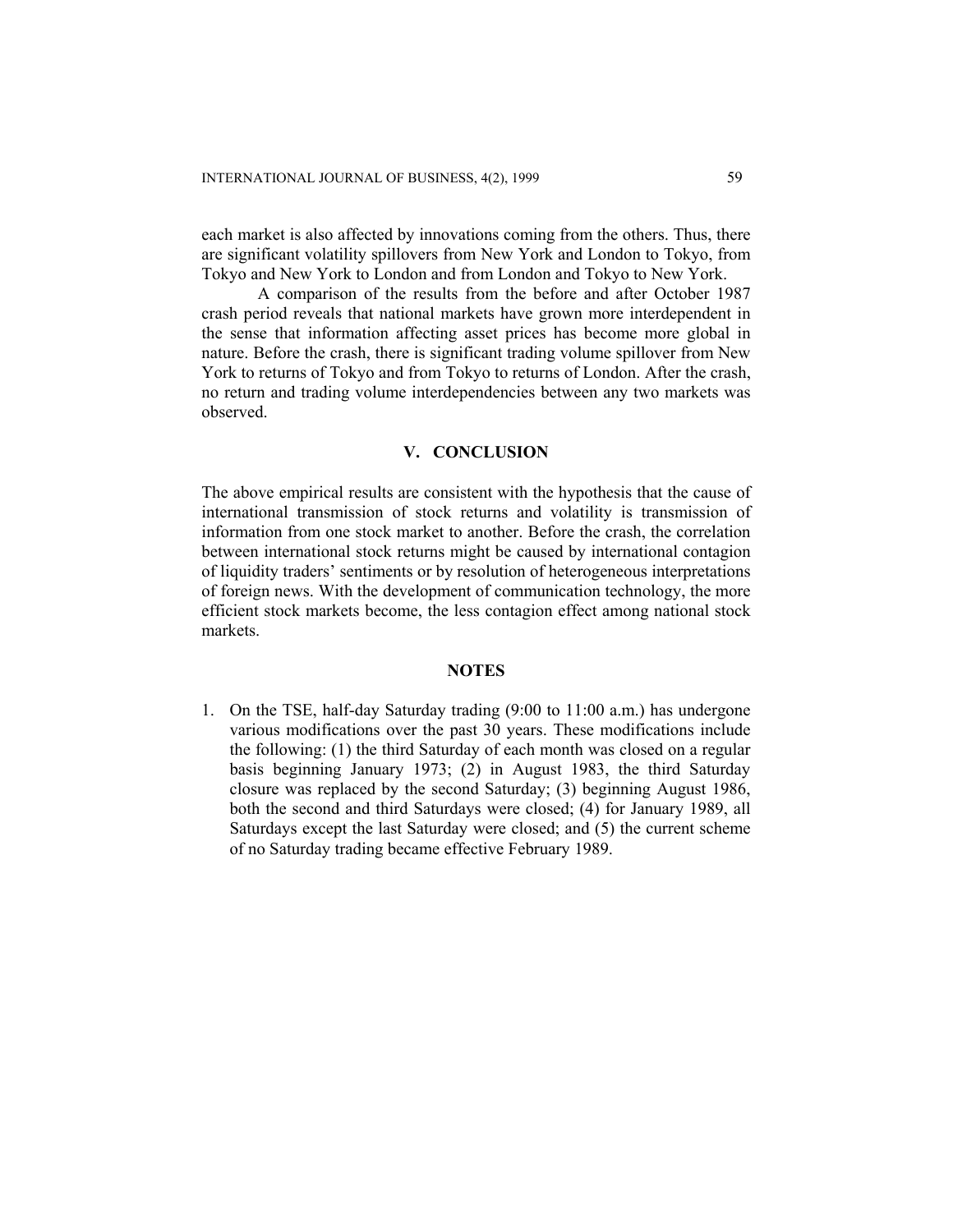#### **REFERENCES**

- [1] Ariel, R. A., (1990). "High stock returns before holidays: existence and evidence on possible causes", *Journal of Finance,* 45, 1611-1626.
- [2] Blume, L., D. Easley, and M. O'Hara, (1994). "Market statistics and technical analysis: the role of volume", *Journal of Finance,* 49, 153-182.
- [3] Bollerslev, T., F.E. Engle, and J. M. Wooldridge, (1988). "A capital asset pricing model with time-varying covariance", *Journal of Political Economy*, 96, 116-131.
- [4] Clark, P.K., (1973). "A subordinated stochastic process model with finite variance for speculative prices", *Econometrica*, 41, 135-55.
- [5] Conrad, J., M.N. Gultekin and G. Kaul, (1991). "Asymmetric predictability of conditional variances", *Review of Financial Studies* 4, 597-622.
- [6] Engle, R.F. and T. Bollerslev, (1986). "Modeling the persistence of conditional variances" *Econometric Review*, 5, 1-50.
- [7] Engle, R.F. and V.K. Ng, (1993). "Measuring and testing the impact of news on volatility", *Journal of Finance* 48, 1749-1778.
- [8] Engle, R., and K. Kroner, (1995). "Multivariate simultaneous generalized ARCH", *Econometric Theory* 11, 122-150.
- [9] Epps, T. W., (1975). "Security price changes and transaction volumes: theory and evidence", *American Economic Review*, 65, 586-597.
- [10] Eun, C., S. Shim, (1989). "International transmission of stock market movements", *Journal of Financial and Quantitative Analysis,* 24, 241-56.
- [11] French, K. (1980). "Stock returns and the weekend effect", *Journal of Financial Economics*, 8, 55-69.
- [12] Hamao, Y., R.W. Masulis, and V. Ng, (1990). "Correlations in price changes and volatility across international stock markets", *Review of Financial Studies* 3, 281-307..
- [13] Harris, L., (1987). "Transaction data tests of the mixture of distributions hypothesis", *Journal of Financial and Quantitative Analysis* 22, 127-141.
- [14] Ito, T. and W.L. Lin, (1993). "Price volatility and volume spillovers between the Tokyo and New York stock markets", *NBER working paper #4592*.
- [15] Jeffe, J., R. Westerfield, (1985). "The Weekend effect in common stock returns: the international evidence", *Journal of Finance,* 40, 433-454.
- [16] Jaffe, J., R. Westerfield, (1985). "Patterns in Japanese common stock returns: Day of week and turn of the tear effects ", *Journal of Financial and Quantitative Analysis,* 20, 261-272.